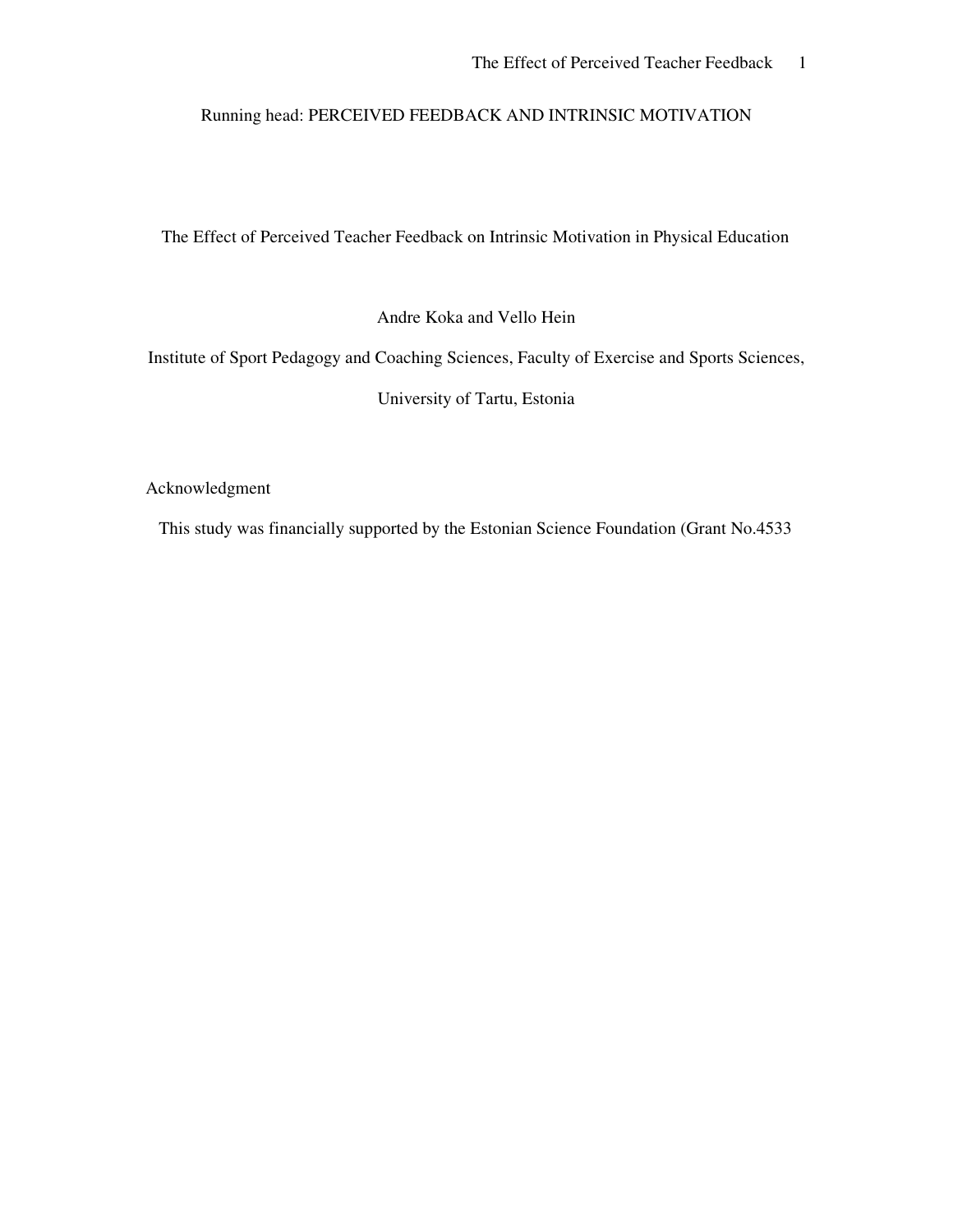# Abstract

| 2              | This study examined the effect of different types of perceived teacher feedback on students'  |
|----------------|-----------------------------------------------------------------------------------------------|
| 3              | intrinsic motivation in physical education in line with self-determination theory. The        |
| $\overline{4}$ | participants were 638 students aged 14-18 years. The Perceptions of Teacher's Feedback        |
| 5              | scale was modified and validated in this study to measure perceived verbal and nonverbal      |
| 6              | teacher feedback. The modified version of SMS was used to measure the three types of          |
| 7              | intrinsic motivation. Data were analyzed using confirmatory factor analysis and structural    |
| 8              | equation modeling. Results indicated that after perceived teacher feedback about knowledge    |
| 9              | of performance, perceived positive general feedback was the strongest predictor of students'  |
| 10             | intrinsic motivation in physical education. Nonverbal types of perceived teacher feedback did |
| 11             | not contribute to motivational differences.                                                   |
| 12             | Key words: perceived teaching behaviors, intrinsic motivational orientation, adolescents,     |
| 13             | covariance structure analysis                                                                 |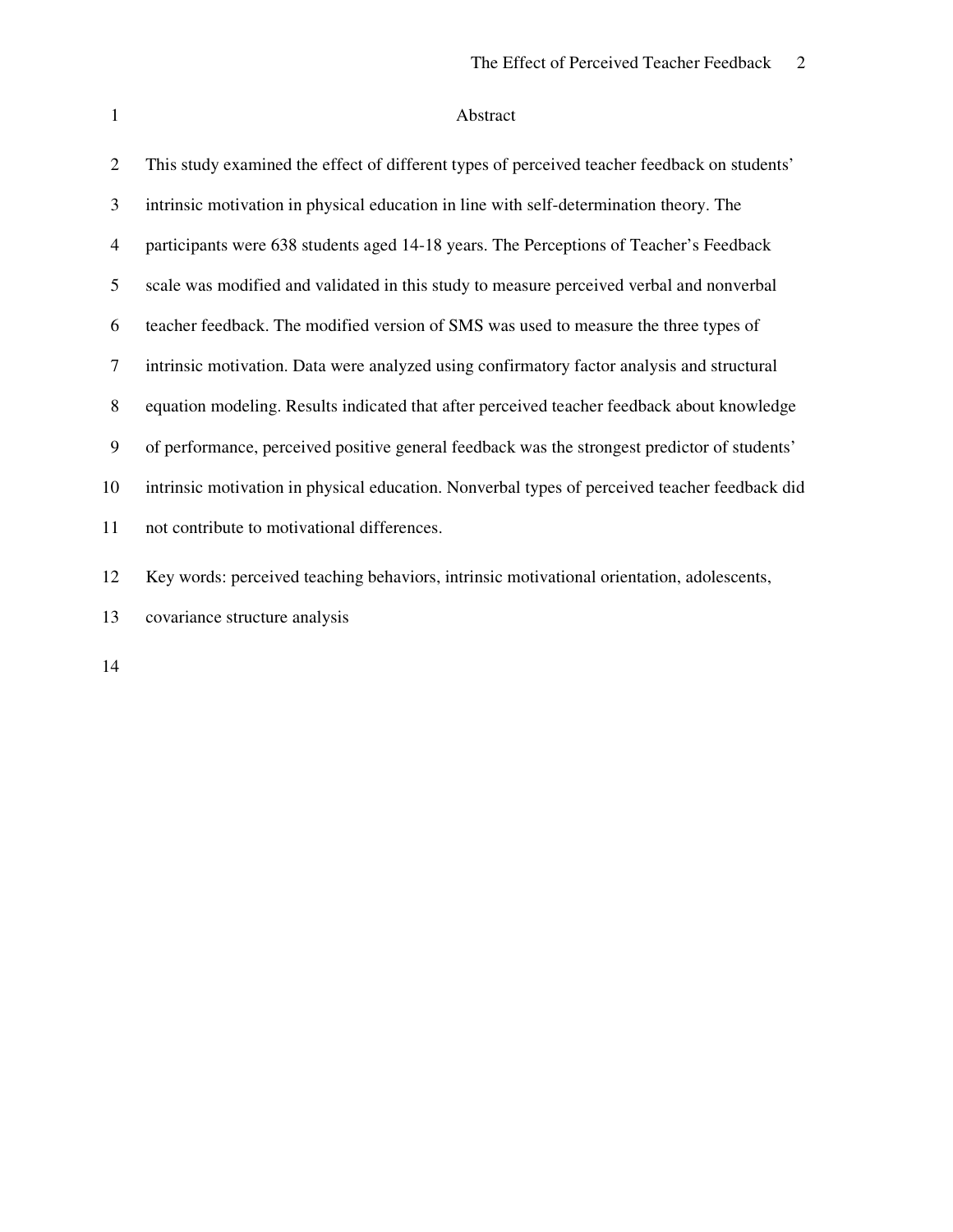| 15 | Most of the research on motivation in the sport and exercise psychology literature has                         |
|----|----------------------------------------------------------------------------------------------------------------|
| 16 | attempted to identify the different factors that may cause individuals to become                               |
| 17 | predominantly either intrinsically or extrinsically motivated toward physical activity. The                    |
| 18 | current theoretical approaches used to investigate students' motivational processes include                    |
| 19 | self-determination theory (Deci & Ryan, 1985, 1991; Frederick & Ryan, 1995; Ryan & Deci,                       |
| 20 | 2000) and Vallerand's (1997) hierarchical model of intrinsic and extrinsic motivation.                         |
| 21 | Incorporating key elements from the self-determination perspective in the hierarchical model                   |
| 22 | of intrinsic and extrinsic motivation, Vallerand proposed the following motivational                           |
| 23 | sequence: Social factors $\rightarrow$ Psychological Mediators $\rightarrow$ Types of motivation $\rightarrow$ |
| 24 | Consequences. This means that social factors (e.g., coaches/teachers' feedback,                                |
| 25 | success/failure, competition/cooperation) influence children's perceptions of competence,                      |
| 26 | autonomy, and relatedness (i.e., the psychological mediators) which in turn determine their                    |
| 27 | motivation. Types of motivation then lead to the host of consequences (e.g., persistence in                    |
| 28 | physical activity etc.). Recent studies in sport and physical education (PE) setting have                      |
| 29 | demonstrated that perceptions of coach/teacher's positive feedback are a strong predictor of                   |
| 30 | perceived competence, interest-enjoyment and intrinsic motivation (e.g., Amorose & Horn,                       |
| 31 | 2000; Hagger, Chatzisarantis, Culverhouse, & Biddle, 2003; Koka & Hein, 2003; Standage,                        |
| 32 | Duda, & Ntoumanis, 2003a, 2003b; Wilson & Rodgers, 2004). By studying the effect of                            |
| 33 | different types of perceived teacher feedback including nonverbal feedback on intrinsic                        |
| 34 | motivation, however, researchers can contribute to a deeper understanding of the                               |
| 35 | psychological processes of students in PE classes.                                                             |
| 36 | Recently conducted studies in PE settings provide valuable insight into what factors                           |
| 37 | influence students' motivation in PE (e.g., Mitchell, 1996; Xiang, McBride, & Bruene, 2003;                    |
| 38 | Xiang, McBride, Guan, & Solmon, 2003). For example, study of Xiang et al. (2003a)                              |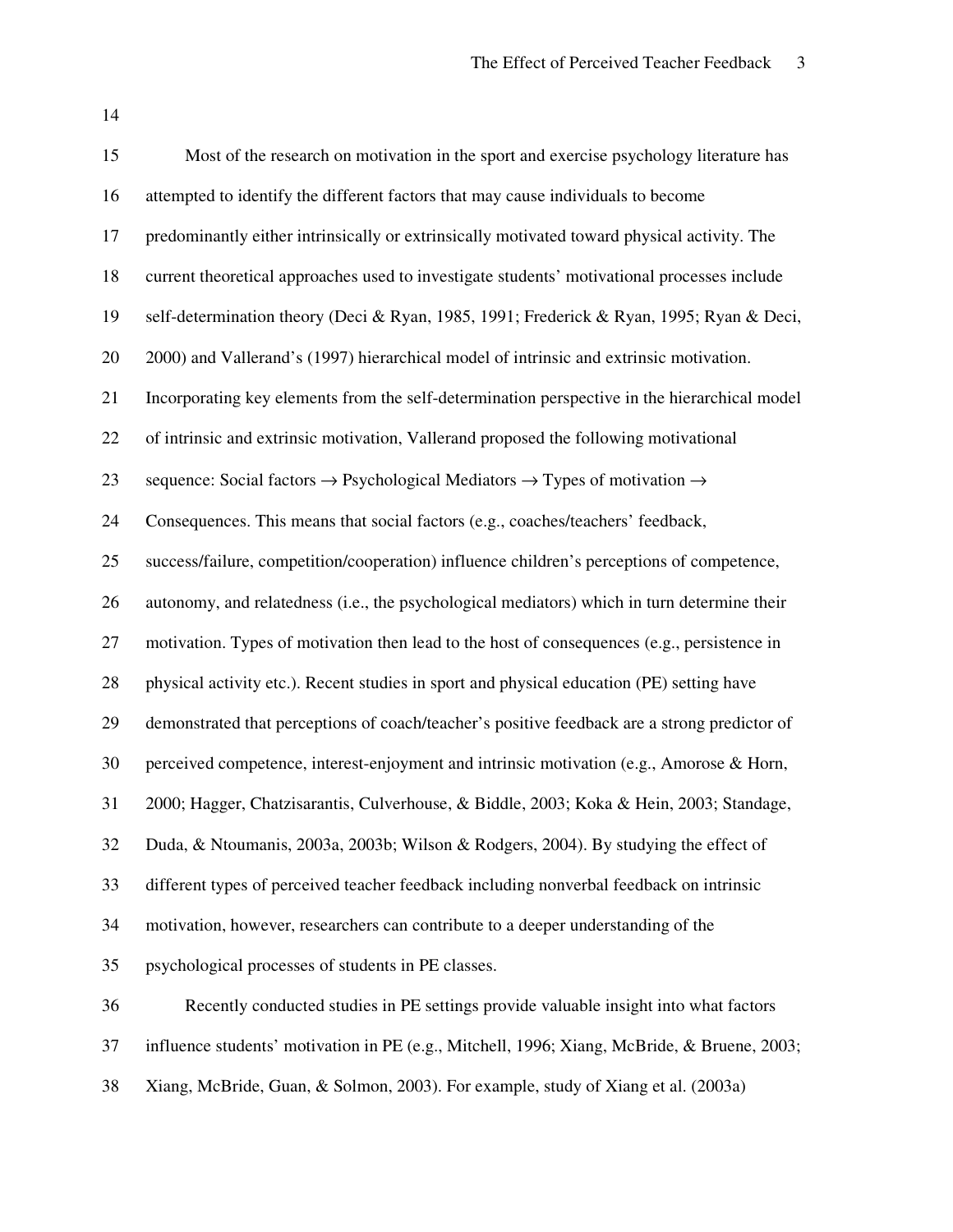provided empirical evidence for the importance of parental beliefs in third and fourth grade children's motivation in an elementary physical education running program. Children whose parents had high perceptions of their competence in the running program and viewed it as important were more likely to put forth effort in running program and perform well. Xiang et al. (2003b) found that second and fourth grade students were more motivated to engage in activity in PE if they believed participation would be of use to them. More specifically, they reported that elementary school children's intention for future participation in PE was positively related to their subjective task values of PE. Mitchell (1996) who observed 6 - 8 grade students in PE settings indicated that middle school students'intrinsic motivation is likely to be high when they perceive the learning environment to be non-threatening to their self-esteem and physically challenging. Most of these studies involved elementary school students, however, and did not include the effect of perceptions of teacher feedback on students' intrinsic motivation.

 Researchers have suggested that students' reports of their thoughts were more accurate predictors of student achievement than observer estimates of time on task (Peterson & Swing, 1982; Peterson, Swing, Stark, & Waas, 1984). Studying children's self-reported data about their supervisor's feedback can provide important information in addition to examining the effect of actual feedback on children's psychological outcomes. Hence, the relationships between perceived coach feedback and psychological outcomes have received much attention in the sport literature (e.g., Allen & Howe, 1998; Amorose & Horn, 2000). It should be acknowledged, however, that coaching and physical education teaching settings are different. Furthermore, athletes mostly participate in sport voluntarily and may be more motivated from the beginning. Therefore, it is crucial to understand students' motivational factors influencing participation in compulsory subject such as PE classes.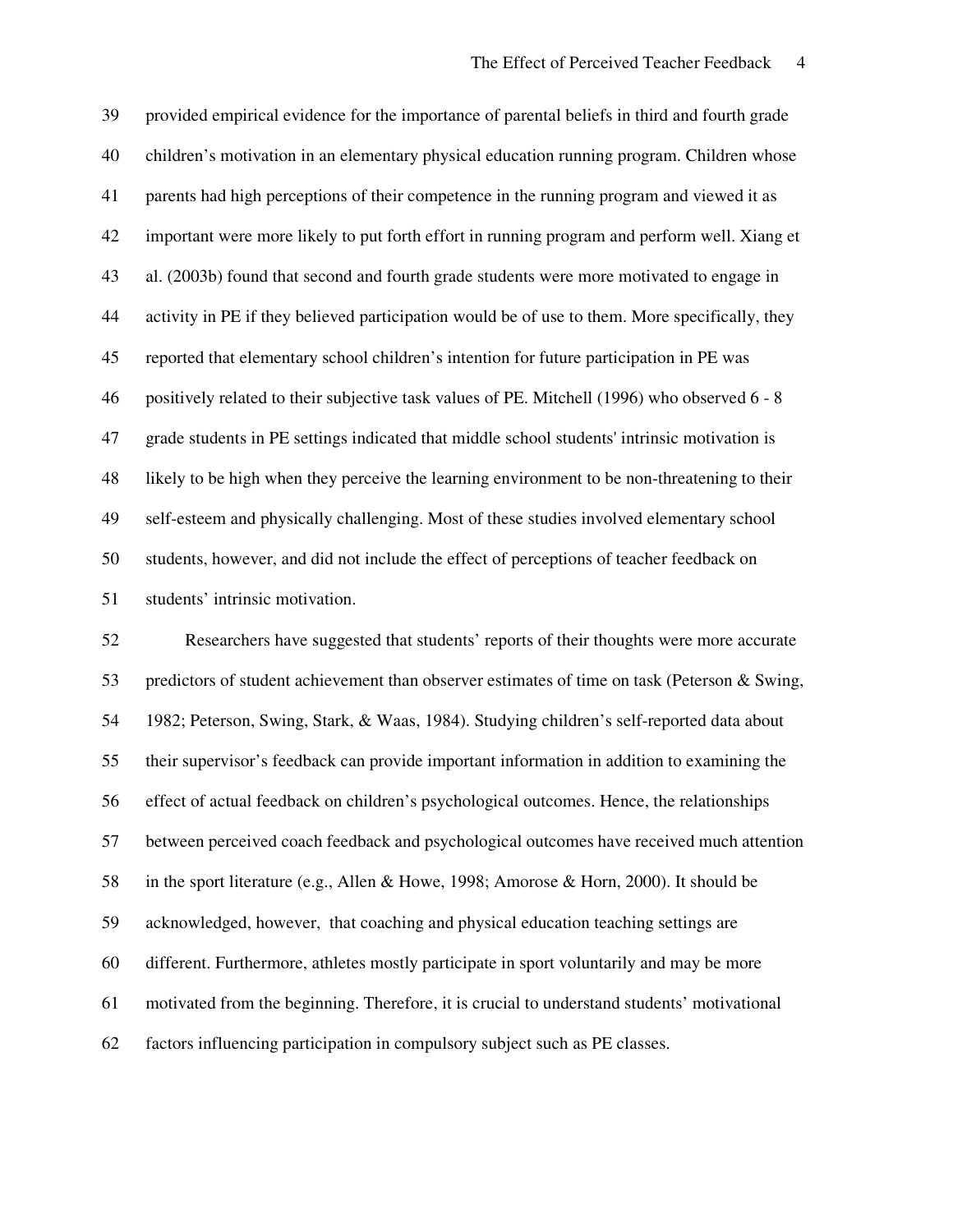| 63 | Despite findings related to perceived coach feedback, perceptions of teacher feedback        |
|----|----------------------------------------------------------------------------------------------|
| 64 | have received limited attention in PE. Recently, Koka and Hein (2003) developed the          |
| 65 | Perceptions of Teacher's Feedback (PTF) questionnaire by revising previously used feedback   |
| 66 | categories in the sport domain (Allen & Howe, 1998; Amorose & Horn, 2000; Amorose &          |
| 67 | Weiss, 1998). Principal component analyses resulted in a three-factor solution, supported by |
| 68 | confirmatory factor analyses. The factors were labeled as perceived positive specific        |
| 69 | feedback, perceived positive general feedback, and perceived knowledge of performance.       |
| 70 | The results of this study indicated that both perceived positive general feedback and        |
| 71 | perceived feedback about the knowledge of performance had significant positive               |
| 72 | relationships with intrinsic motivation that was assessed by Intrinsic Motivation Inventory  |
| 73 | (IMI; McAuley, Duncan, & Tammen, 1989). Specifically, this research indicated that           |
| 74 | perceptions of the teacher positive general feedback was a valid predictor of intrinsic      |
| 75 | motivation and its components such as perceived competence and perceived interest-           |
| 76 | enjoyment in middle school PE. To convey a clear and consistent message to students,         |
| 77 | however, it is crucial for the teachers to use both verbal and nonverbal communication       |
| 78 | (Yukelson, 1998).                                                                            |
| 79 | Although both perceived verbal and nonverbal coaching behaviors and different                |
| 80 | psychological outcomes have been investigated in coaching setting (e.g., Allen & Howe,       |
| 81 | 1998), relationships between perceptions of nonverbal teacher behavior and psychological     |
| 82 | responses such as intrinsic motivation in PE classes have not been established. Allen and    |
| 83 | Howe found that nonverbal praise items loaded on the verbal praise/information factor that   |

contributed significantly to the relationships with athletes' perceived competence and

satisfaction with the coach. Also, the factor analysis revealed one factor that was composed

of two nonverbal and one verbal criticism items. This factor did not contribute significantly

to perceived competence and satisfaction. Extending these results to the current study, it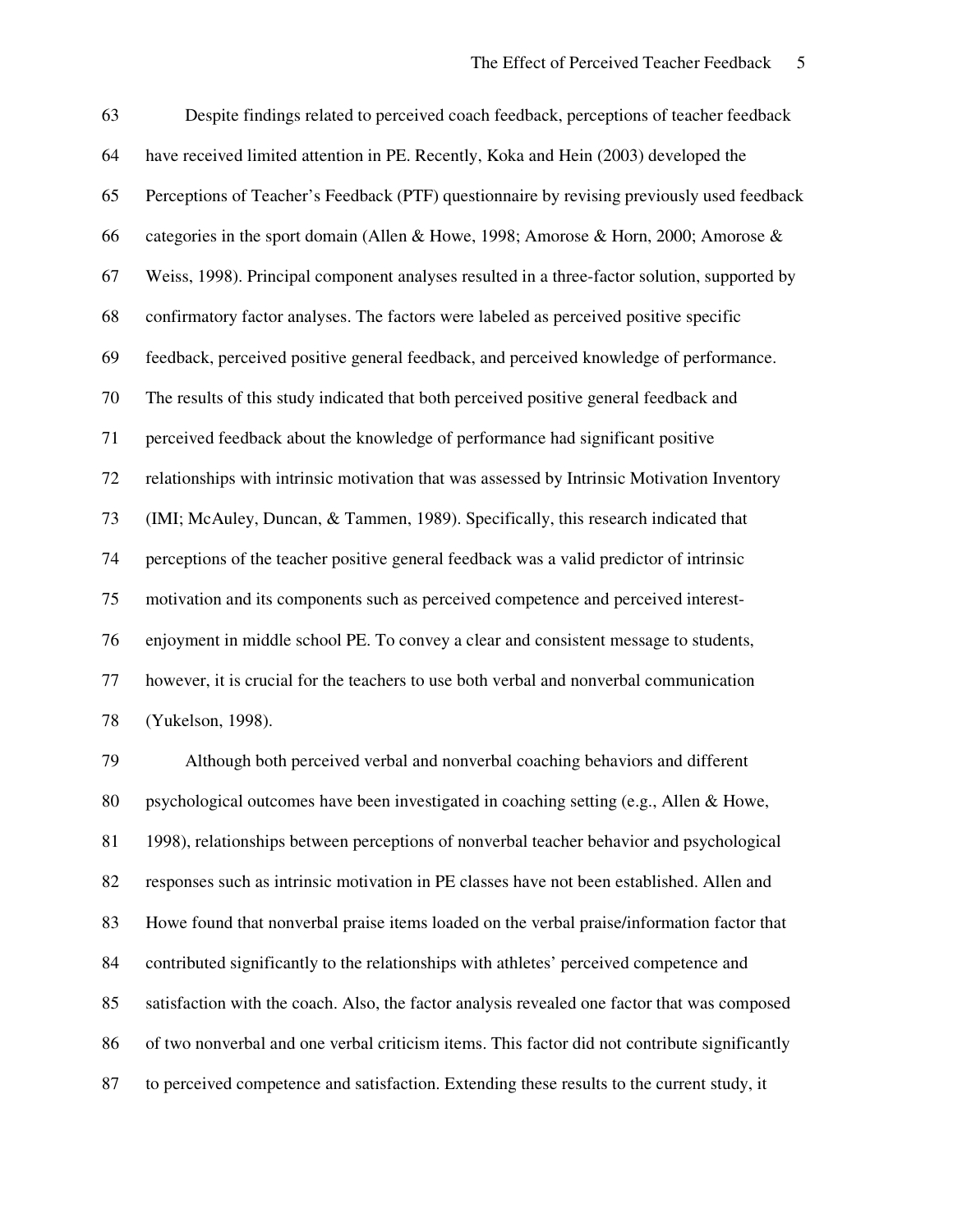might be expected that higher frequency of perceived positive nonverbal feedback such as smiling, patting on the shoulder, and clapping hands from a PE teacher should lead to greater satisfaction with the teacher, which ultimately might increase student intrinsic motivation. Hence, one might also expect that negative nonverbal feedback from a teacher such as angry face, rolling the eyes, shaking the head may have no effect or a detrimental effect on students' intrinsic motivation in PE. The IMI (McAuley et al., 1989) has gained widespread use and acceptance as a measure of intrinsic motivation in the context of sport and exercise. Markland and Hardy (1997), however, have noted that its dimensions: interest-enjoyment, perceived competence, effort-importance, and tension-pressure do not reflect the tenets of cognitive evaluation theory of Deci and Ryan (1985) upon which the IMI was based. Within the conceptual framework of self-determination theory, Pelletier and his colleagues (1995) developed and validated the Sport Motivation Scale (SMS). The SMS has been widely used (e.g. Doganis, 2000; Martens & Webber, 2002; Petherick & Weigand, 2002; Yves & Vallerand, 1995) to investigate different types of motivation among athletes or adults participating in sport clubs. The SMS was designed to represent the self-determination continuum of Deci and Ryan (1985) and Ryan and Deci (2000), and consists of seven subscales: amotivation, external regulation, introjection, identification, intrinsic motivation to know, intrinsic motivation to accomplish, and intrinsic motivation to experience stimulation. Only one study, however, has attempted to adapt the SMS to the PE setting to investigate different types of intrinsic motivational orientations of schoolchildren (Hein, Müür, & Koka, 2004). Hein and his colleagues modified the three subscales of the SMS to measure different types of intrinsic motivation among students in school PE. This study provided evidence of the existence of three different dimensions of intrinsic motivation among Estonian school children aged 14-18 in PE setting. These three types of intrinsic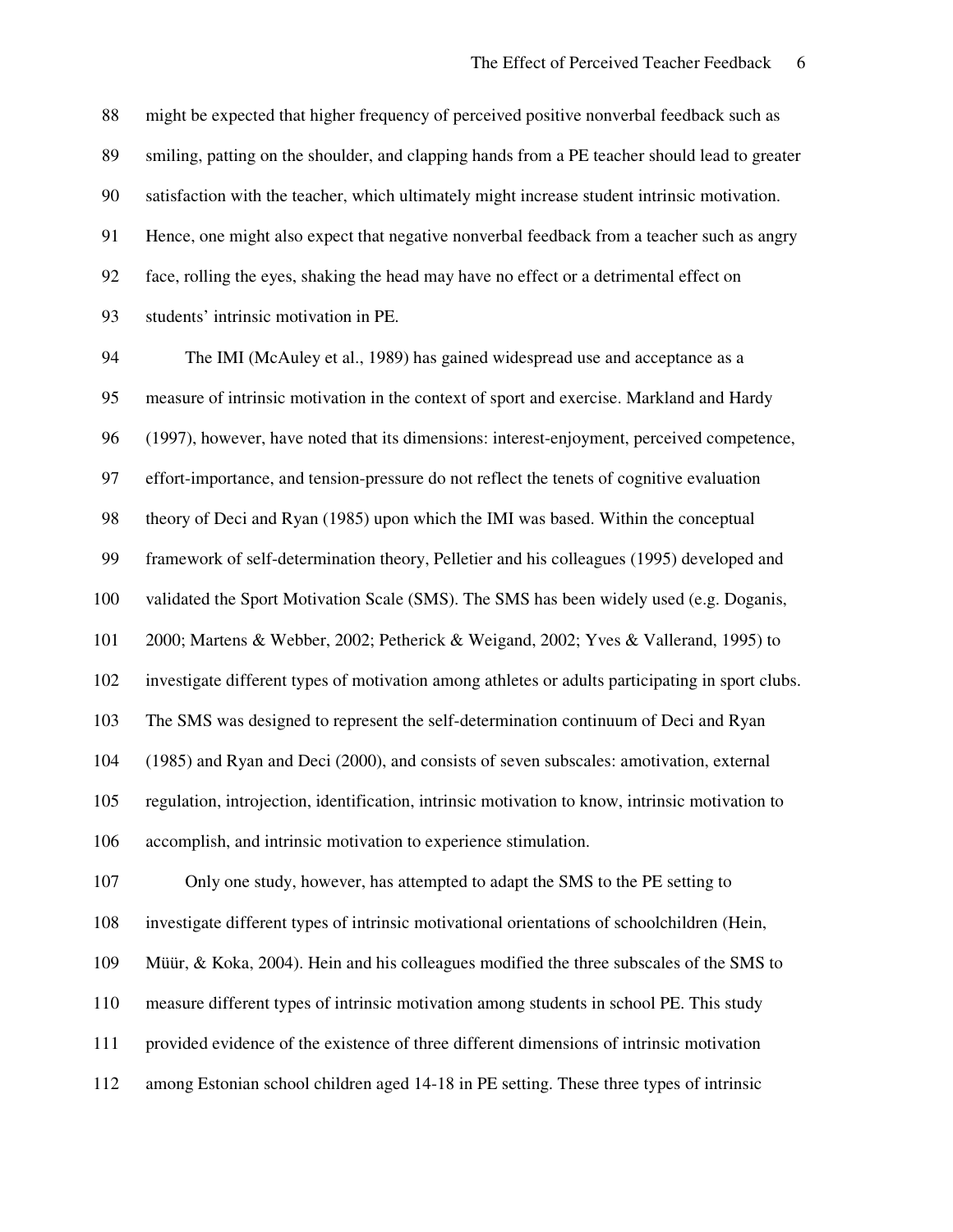motivation have been defined by Vallerand et al. (1992). First, intrinsic motivation to know can be defined as performing an activity for the pleasure that one experiences while learning, exploring, or trying something new. Second, intrinsic motivation to accomplish is defined as practicing an activity for the pleasure of outdoing oneself and the process of trying to reach new personal objectives. Finally, intrinsic motivation to experience stimulation occurs when someone engages in an activity in order to experience the pleasant sensations derived from 119 the activity itself.

 Giving the recent advancement in the theoretical underpinnings of intrinsic motivation, the present study was designed to investigate whether intrinsic motivation may be affected by students' perceptions of teacher feedback. Positively stated verbal and nonverbal feedback has shown a positive effect on children's intrinsic motivation in the coaching setting. In this study, we investigated the effects of verbal and nonverbal teacher feedback on students' intrinsic motivation in PE. It was hypothesized that students' perceptions of both verbal and nonverbal praise and instruction/feedback provided by the teacher would have a positive effect on intrinsic motivation. Second, it was hypothesized that students' perceptions of the nonverbal criticism would have no effect or have a negative effect on intrinsic motivation. Specifically, the purpose of this study was twofold: a) To further develop the PTF questionnaire by the addition of subscales to measure perceived nonverbal feedback; and b) To examine the influence of teacher's verbal and nonverbal perceived feedback on middle and high school student intrinsic motivation in PE settings. Method

*Participants and procedure*

 The participants were 638 (268 boys and 370 girls) school children aged 14-18 years (*M*  $136 = 16.1$ ,  $SD = 1.1$ ) from a town of 100,000 inhabitants in Estonia. Students were taking PE as a required course (two times a week, 45-min per lesson). The focus of the middle school PE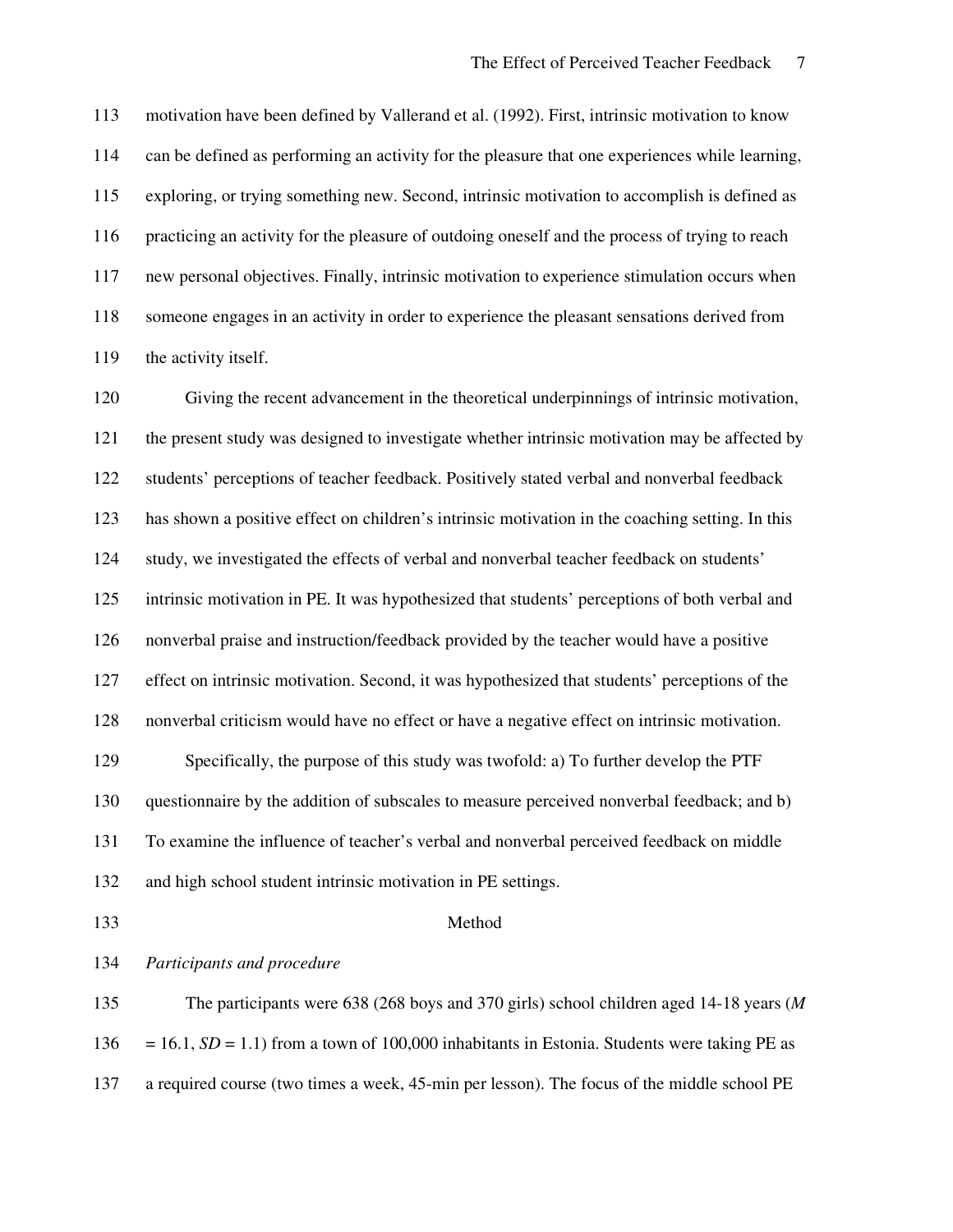| 138 | program in Estonia is to provide an opportunity for students to participate in a wide variety of |
|-----|--------------------------------------------------------------------------------------------------|
| 139 | physical activities and to promote the mastery of the basic skills introduced at the elementary  |
| 140 | level. The focus of the high school PE program is to give opportunities for students to          |
| 141 | become more competent and proficient in most of the popular sports in Estonia (e.g., ball        |
| 142 | games, athletics, and skiing). The aim of both the middle and high school physical education     |
| 143 | is to build a framework for lifetime activities and healthy living, wellness and fitness.        |
| 144 | Questionnaires were administered in classrooms in five schools located in the same part          |
| 145 | of town and were similar in terms of their amount of pupils. Parental consent was obtained       |
| 146 | for all children. Permission to carry out the study was also obtained from the headmaster or     |
| 147 | from a class teacher. It was emphasized to the participants that the questionnaire was           |
| 148 | designed to measure students' general feelings about PE classes and not about the one            |
| 149 | particular class. The questionnaire took approximately 15 min to complete. The researcher        |
| 150 | and the students' class teacher were present to help the students if they had difficulty         |
| 151 | understanding the questions. However, the students raised no questions while completing the      |
| 152 | questionnaires. Students were assured that their answers would remain confidential.              |
| 153 | <b>Instrumentation</b>                                                                           |
| 154 | Instrumentation consisted of a revised and expanded version of the PTF (Koka & Hein,             |
| 155 | 2003), and a modified version of the SMS (Hein et al., 2004).                                    |
| 156 | Modified Perceptions of Teacher's Feedback scale (PTF)                                           |
| 157 | The original version of the PTF contained 10 items to measure perceived teacher'                 |
| 158 | feedback on three subscales: perceived positive specific feedback, perceived positive general    |
| 159 | feedback, and perceived knowledge of performance. In this study the perceived positive           |
| 160 | specific feedback subscale (5 items, e.g., "If the teacher gives me more instruction, I will     |
| 161 | acquire the exercise faster") was excluded because of the reflection of these items to students  |
| 162 | beliefs about teacher feedback provision rather than the perceptions of the actual specific      |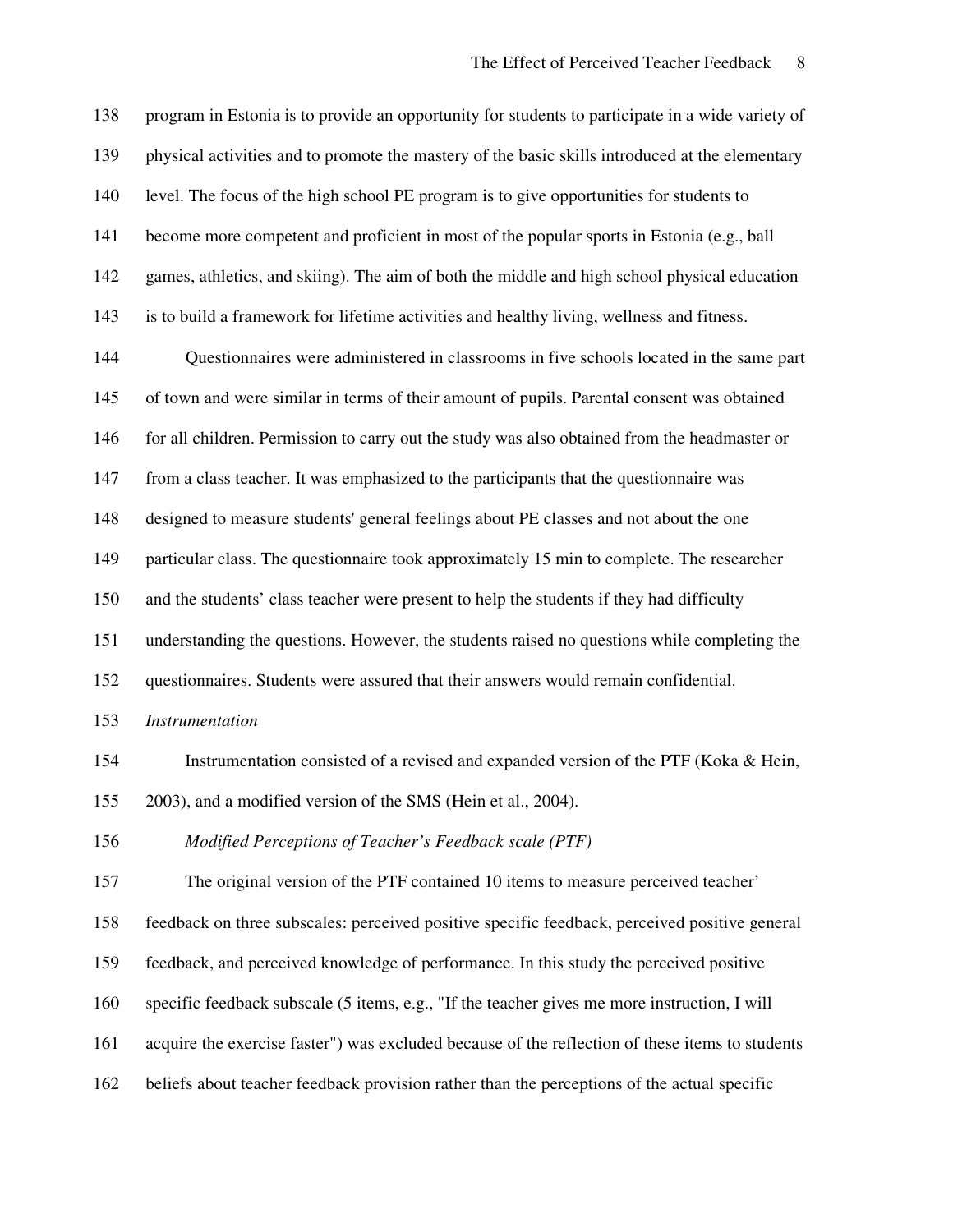| 163 | feedback that was given. New items assessing both positive (3 items, e.g., "In response to a       |
|-----|----------------------------------------------------------------------------------------------------|
| 164 | good performance the teacher smiles"), and negative perceived nonverbal feedback (3 items,         |
| 165 | e.g., "In response to a poor performance the teacher looks angry") were added to the PTF.          |
| 166 | These items were taken from previously used nonverbal feedback categories in the                   |
| 167 | questionnaire version of Coaching Behavior Assessment System (CBAS; Allen & Howe,                  |
| 168 | 1998) and were modified for the PE setting. Further, two items were added to the perceived         |
| 169 | positive general feedback subscale ("If the teacher sees that I try very hard, I'll always get     |
| 170 | praise", and "The teacher praises me even though I don't deserve it") and one item to the          |
| 171 | perceived knowledge of performance subscale ("After the performance the teacher instructs          |
| 172 | me immediately") in order to expand these subscales. Therefore, this expanded version of the       |
| 173 | PTF contained 14 items (see Table 1). Response choices ranged from 5 (strongly agree) to 1         |
| 174 | (strongly disagree).                                                                               |
| 175 | <b>Sport Motivation Scale (SMS)</b>                                                                |
| 176 | The modified version of SMS for measuring intrinsic motivation in PE settings was                  |
| 177 | used (Hein et al., 2004). Responses were made, following the stem "I take part in physical         |
| 178 | education classes, because" In the present study three intrinsic motivation subscales,             |
| 179 | intrinsic motivation to know (4 items, e.g. "For the pleasure it gives me to know more about       |
| 180 | physical exercises"), intrinsic motivation to accomplish (4 items, e.g. "For the pleasure I feel   |
| 181 | while improving some of my weak points"), and intrinsic motivation to experience                   |
| 182 | stimulation (4 items, e.g. " For the excitement I feel when I am really involved in the            |
| 183 | activity") were used. Considering the results of the initial confirmatory factor analysis          |
| 184 | (CFA), Hein et al. removed one item from each intrinsic motivation subscale. After these           |
| 185 | modifications the CFA supported the re-specified three-factor model of the modified SMS.           |
| 186 | The goodness of fit statistics indicated a fairly good fit of the model to the data and were as    |
| 187 | following: $\chi^2(24, N = 396) = 47.3$ , NFI (.94), NNFI (.93), CFI (.95), GFI (.95), AGFI (.90), |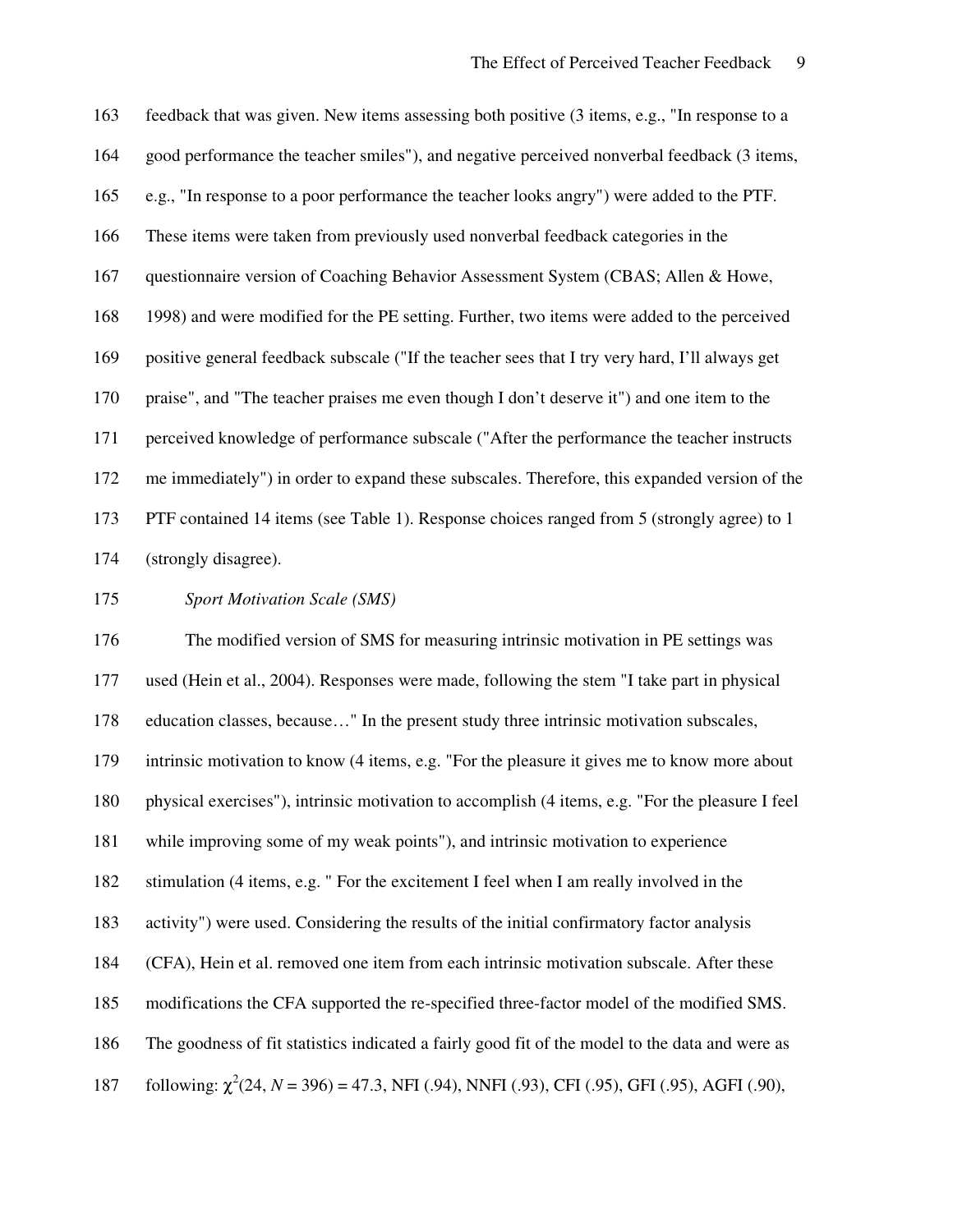RMSEA (.05). Students reported on a 7 point Likert type scale anchored by *strongly agree* = 7 and *strongly disagree* = 1.

*Data Analysis*

 Firstly, multiple imputation was used to replace missing observations with a score from another case with a similar profile of scores across other variables. The outliers were 193 determined by the range of  $\pm 3$  standard deviations of the observed variables away from the means of computed corresponded latent variables and were considered for case exclusion. Based on these analyses, the 13 most extreme cases were excluded from the total of original 638 cases, retaining a final sample size of 625. To test the structural construct of the revised version of the PTF, the final sample of 625 was randomly split to produce two subsamples, one for an exploratory factor analysis (EFA) (*n* = 306), and other for a CFA (*n* = 319). A maximum likelihood method for the exploratory factor analysis was conducted to establish the structural construct for the revised PTF. The factorial validity of the subscales of the PTF was tested with confirmatory factor analysis using LISREL 8.51. Structural equation modeling procedures were used to test the relationship between perceived teacher's feedback and intrinsic motivation. The internal consistency of all subscales was assessed by Cronbach's alpha. All confirmatory factor analyses were conducted with maximum likelihood procedures, using a polychoric correlation matrix and its asymptotic covariance matrix as data input, provided by PRELIS 2.51. Goodness of fit was assessed by examining the chi-square statistic, the Goodness of Fit Index (GFI), the Comparative Fit Index (CFI), the Non-Normed Fit Index (NNFI), the Incremental Fit Index (IFI), and the Root Mean Square Error of Approximation (RMSEA). These indexes were selected following the recommendation of Hu and Bentler (1995) who suggested using multiple indexes representing absolute and incremental fit measures. The values for goodness of fit indexes greater than .90 are typically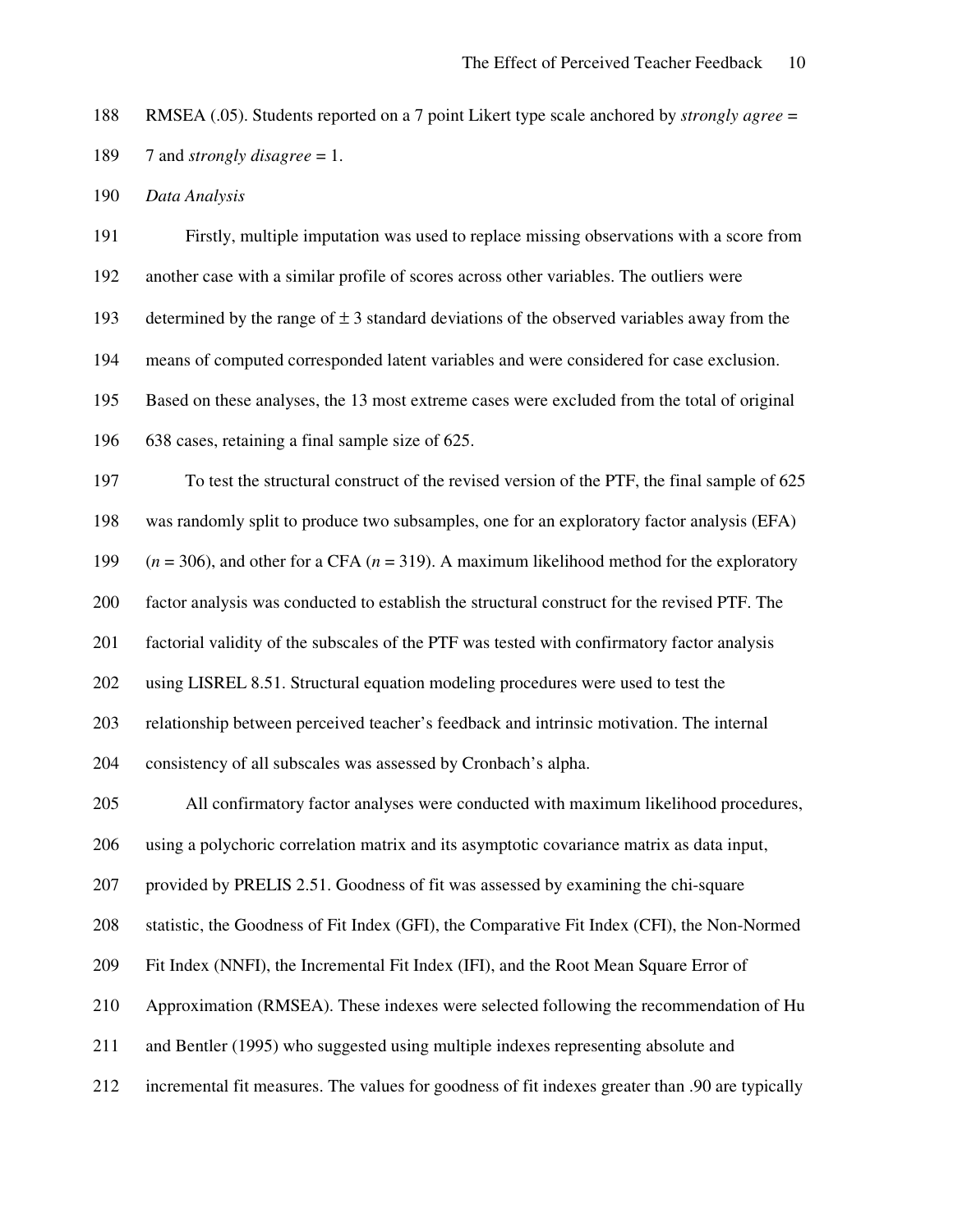taken to reflect an acceptable fit, whereas for RMSEA, values of .05 or less indicate a close

fit.

### 215 Results

### *Revision of the Perceptions of Teacher's Feedback (PTF) questionnaire*

 The EFA was conducted to establish construct validity of the revised PTF. A maximum likelihood method of the EFA with varimax rotation yielded a four-factor model accounting for 51.9 % of the variance. A minimal loading of .40 was used as the criterion value in the interpretation of these factors. The results of the EFA are reported in Table 1. Examination of the factor loadings indicated that items loading highly on Factor 1 described the perceptions of positive general teaching feedback such as praising, encouraging and smiling. However, item 4 ("In response to a good performance the teacher smiles") loaded on an unexpected factor, and for the clarification of the content validity of this factor the item was excluded. Further, item 6 ("After the performance the teacher instructs me immediately") loaded across two factors and was therefore eliminated from the study at this point. Item 3 ("When I do well in phys. ed., the teacher confirms that") loaded also on two factors, however, subsequent CFA showed that this item relates to Factor 2. After these modifications Factor 1 comprised 3 items labeled as perceived positive general feedback. Examination of the items loading on Factor 2 described the perceptions of teacher's feedback, which can be classified as information about students' performance and was thus labeled as perceived knowledge of performance. Factor 3 represented perceptions of praise in response to a good performance that was mostly nonverbal and was thus labeled as perceived positive nonverbal feedback. This factor

contained 3 items, 2 of which were nonverbal praise and third was verbal praise (Item 11,

"The teacher praises me even though I haven't deserved it"). In order to clarify the content

validity of this factor item 11 was eliminated from the study. Finally, factor 4 was composed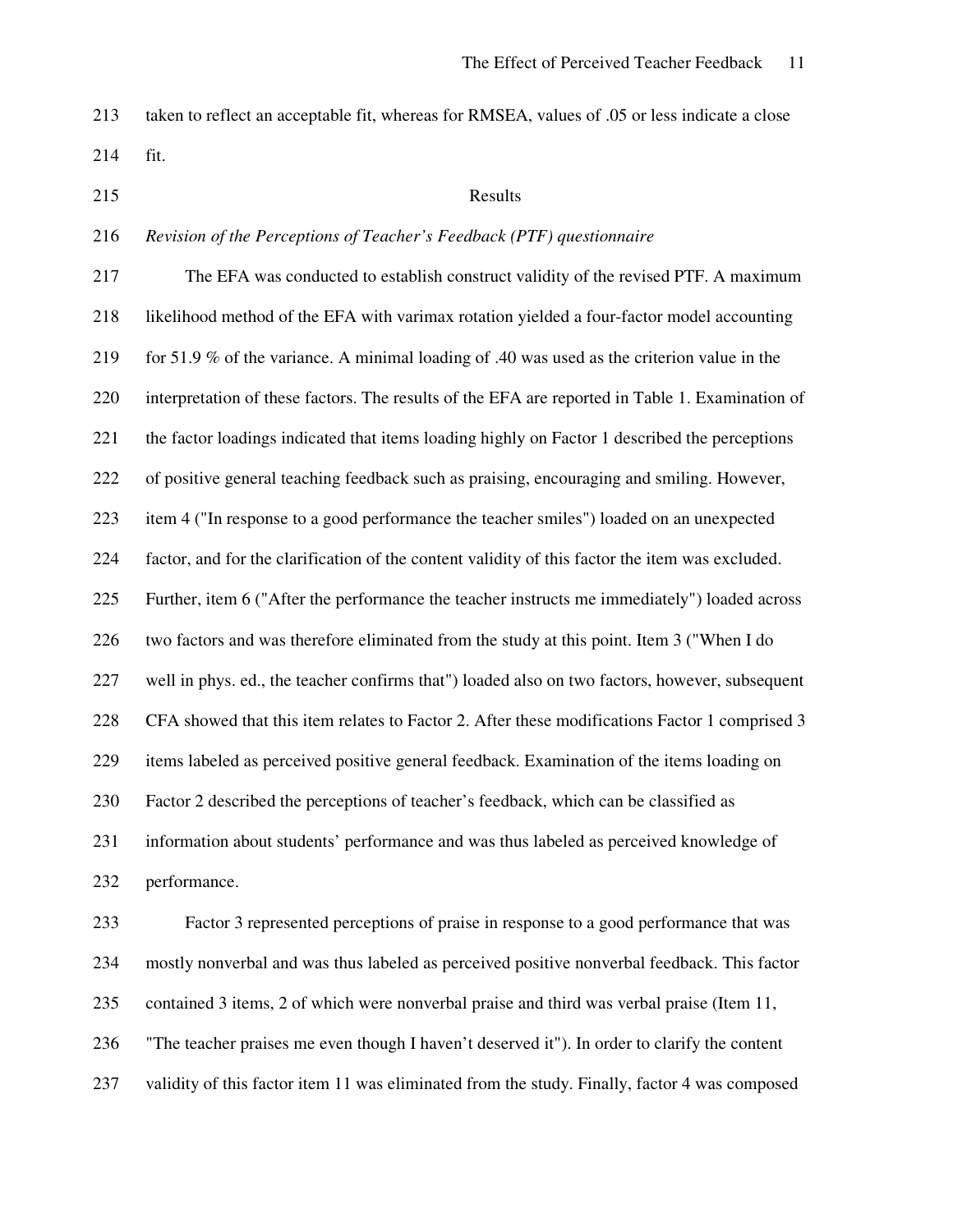| 238 | of 3 items and represented perceptions of critical teacher's feedback after a poor performance |
|-----|------------------------------------------------------------------------------------------------|
| 239 | that was nonverbal and was thus labeled as perceived negative nonverbal feedback.              |
| 240 | The internal consistency of study measures was calculated using Cronbach's alpha.              |
| 241 | These values are presented in Table 2. The majority of subscales demonstrated coefficients     |
| 242 | greater than .70, indicating an acceptable level of internal consistency (Nunnally, 1978).     |
| 243 | There was a subscale that fell below the .70 criterion, however, the Cronbach alpha            |
| 244 | coefficient of the subscale of perceived positive nonverbal feedback was .65. Since the alpha  |
| 245 | coefficient did exceed a level of .60, which has been identified as an acceptable, albeit      |
| 246 | marginal, level of reliability for subscales with a small number of items but with a           |
| 247 | demonstrated strong underlying factor structure (Smith, Schultz, Smoll, & Ptacek, 1995), the   |
| 248 | subscale was retained. However, caution should be used in the interpretation of results        |
| 249 | pertaining to this subscale.                                                                   |
| 250 | To test the four-factor structure of the revised PTF a CFA was used. The CFA was               |
| 251 | conducted with the second subsample $(n = 319)$ taken from the final total sample size. The    |
| 252 | indexes of the confirmatory factor model are presented in Table 3 (Model 1) and the            |
|     |                                                                                                |
| 253 | structural model in Figure 1. Indexes of CFA revealed an acceptable fit. Goodness of fit       |
| 254 | indices exceeded the .90 criterion proposed by Bentler (1990). Also, RMSEA was equal to        |
| 255 | the criterion of .05 proposed for good fit by Hu and Bentler (1999).                           |
| 256 | Structural equation model                                                                      |
| 257 | Structural modeling was used to test the hypothesis that perceptions of different types of     |
| 258 | teacher's feedback may have different effect on intrinsic motivation in PE. Correlational      |
| 259 | analyses showed that the three types of intrinsic motivation were strongly correlated          |
| 260 | (coefficients ranging from .65 to .69, see Table 2), so they are all measuring intrinsic       |

characterize a global intrinsic motivation factor. Also, averaged scores of each perceived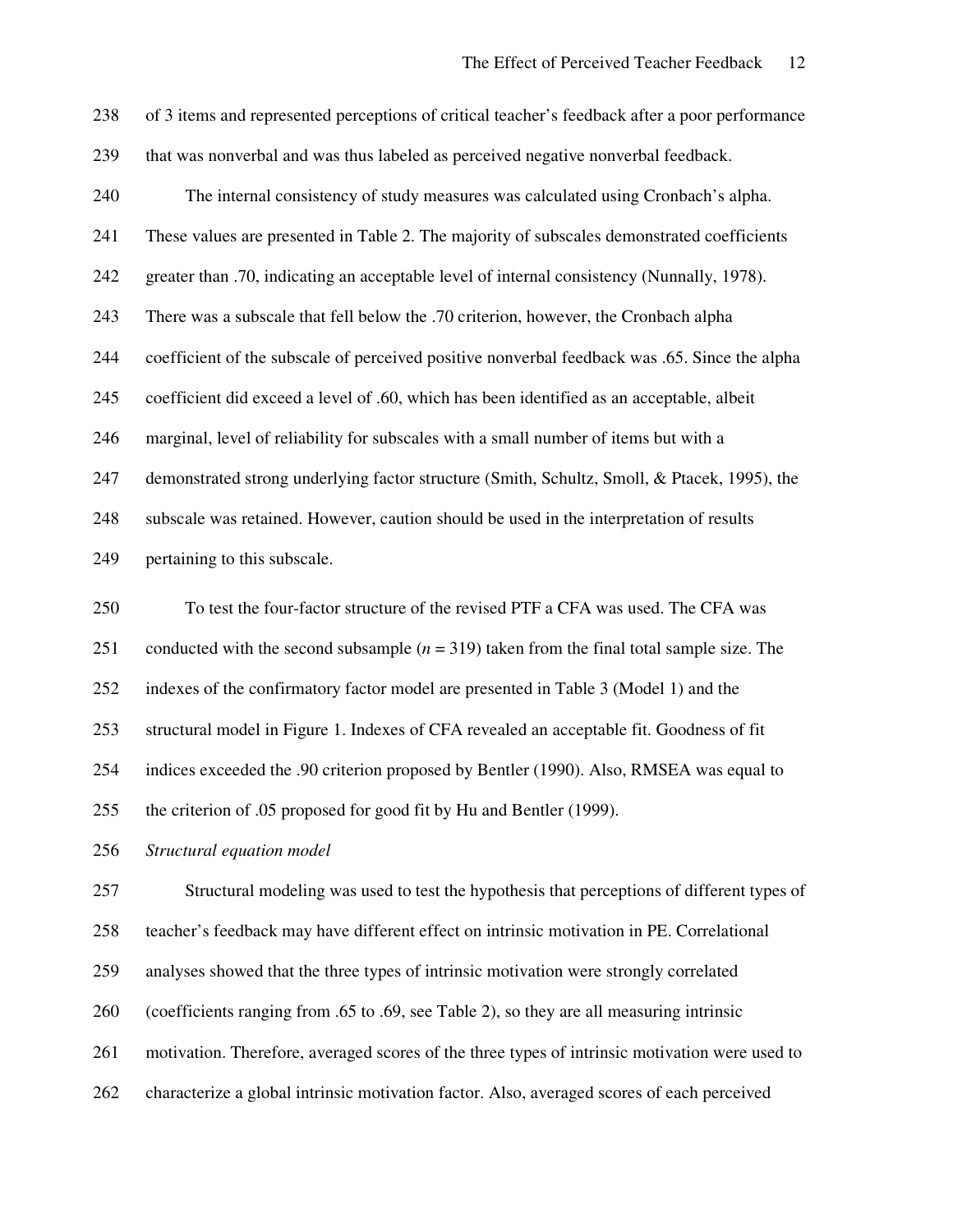| 263 | feedback types were used. The goodness of fit of the initial and re-estimated structural                    |
|-----|-------------------------------------------------------------------------------------------------------------|
| 264 | equation models are reported in Table 3 (Model 2 and Model 3, respectively), and the re-                    |
| 265 | estimated structural model is shown in Figure 2. The results of the initial structural equation             |
| 266 | model showed that students' intrinsic motivation in PE was significantly predicted by                       |
| 267 | perceived positive general feedback (standardized coefficient = .35, with 95 percent                        |
| 268 | confidence intervals ( $CI_{95}$ ) = .25 to .46) and perceived knowledge of performance                     |
| 269 | (standardized coefficient = .19, $CI_{95} = .09$ to .28), whereas the association with perceived            |
| 270 | positive nonverbal feedback (standardized coefficient = .02, $CI_{95} = -.06$ to .11) and perceived         |
| 271 | negative nonverbal feedback (standardized coefficient = $-.07$ , CI <sub>95</sub> = $-.15$ to .01) were not |
| 272 | statistically significant. Thus, the two types of perceived teacher's feedback accounted for                |
| 273 | 26% of the variance in intrinsic motivation.                                                                |
| 274 | Further, the subscale of perceived positive nonverbal feedback and perceived                                |
| 275 | negative nonverbal feedback were excluded from the model since there was a lack of a                        |
| 276 | statistically significant relationship with intrinsic motivation. The results of the re-estimated           |
| 277 | model showed that the proportions of unexplained variance in the structural equation did not                |
| 278 | change, remaining the same at 26 percent (see Figure 2). The goodness of fit statistics                     |
| 279 | improved, especially RMSEA (see Table 3, Model 3). The values of standardized coefficient                   |
| 280 | of perceived positive general feedback (standardized coefficient = .37, $CI_{95}$ = .27 to .47) and         |
| 281 | perceived knowledge of performance (standardized coefficient = .20, $CI_{95}$ = .10 to .29) were            |
| 282 | somewhat different from those reported in the initial model. However, the overlap of                        |
| 283 | confidence intervals for both variables may follow. This also provides evidence that the                    |
| 284 | exclusion of perceived positive nonverbal feedback and perceived negative nonverbal                         |
| 285 | feedback from the model did not attenuate these paths. Thus, the perceived positive general                 |
| 286 | feedback was the strongest predictor of intrinsic motivation in PE beyond the perceived                     |
| 287 | knowledge of performance.                                                                                   |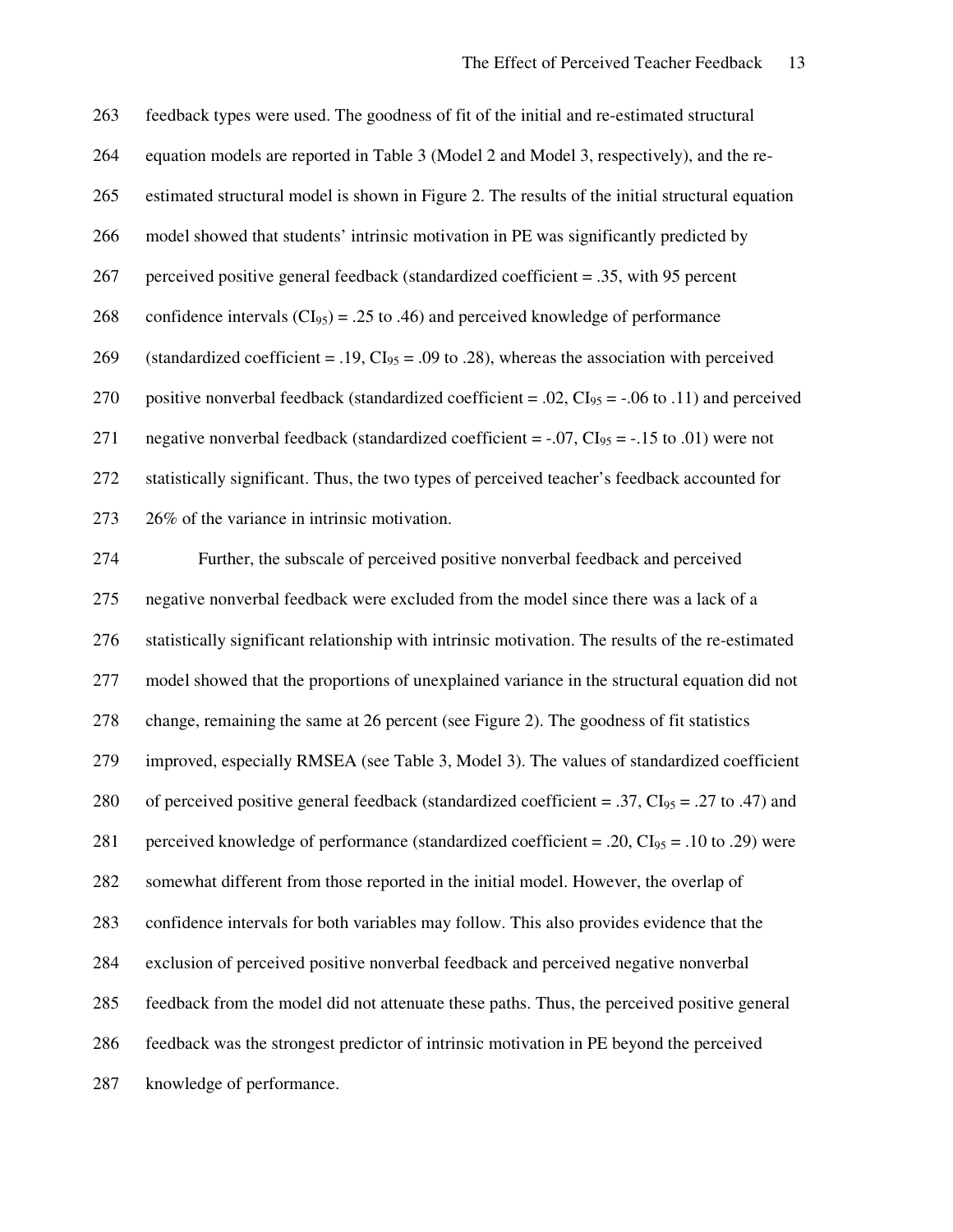## Discussion

| 289 | The main aim of the present study was to examine factors influencing students' intrinsic      |
|-----|-----------------------------------------------------------------------------------------------|
| 290 | motivation in PE lessons. More specifically, the study sought to assess the strength of       |
| 291 | different types of perceived teacher feedback in predicting students' intrinsic motivation in |
| 292 | PE in line with self-determination theory (Deci & Ryan, 1985, 1991 Frederick & Ryan, 1995;    |
| 293 | Ryan & Deci, 2000).                                                                           |
| 294 | A revision of the perceptions of teacher feedback (PTF) scale was carried out to              |
| 295 | investigate the relationships of both perceived verbal and nonverbal teacher's feedback with  |
| 296 | intrinsic motivation. To address this issue, two subscales of nonverbal teacher feedback      |
| 297 | (perceived negative nonverbal feedback and perceived positive nonverbal feedback) were        |
| 298 | added to the PTF. Results of the exploratory factor analysis indicated that one nonverbal     |
| 299 | praise item (Item 4, "In response to a good performance the teacher smiles") loaded onto the  |
| 300 | perceived positive general feedback factor and one verbal praise item (Item 11, "The teacher  |
| 301 | praises me even though I haven't deserve it") loaded onto the perceived positive nonverbal    |
| 302 | feedback factor suggesting that praise, whether it is verbal or nonverbal, was viewed         |
| 303 | similarly by these adolescents. This is consistent with the work of Allen and Howe (1998)     |
| 304 | who found that female adolescent field hockey players viewed coach verbal and nonverbal       |
| 305 | positive feedback similarly. However, when these two items and one another item (Item 6,      |
| 306 | "After the performance the teacher instructs me immediately") were removed in order to        |
| 307 | clarify the content validity of the instrument, the CFA supported the produced four-factor    |
| 308 | model of the revised PTF. An explanation for the removing the item 6 may be that it was       |
| 309 | difficult for students to respond to this item as the teachers may not give instructions      |
| 310 | immediately after a performance. Teachers probably allow a few seconds to recover from and    |
| 311 | reflect on the performance – perhaps to evaluate internal feedback first – before they offer  |
| 312 | advice. Sharp (1992) has also suggested a general guide to "count to ten" before giving       |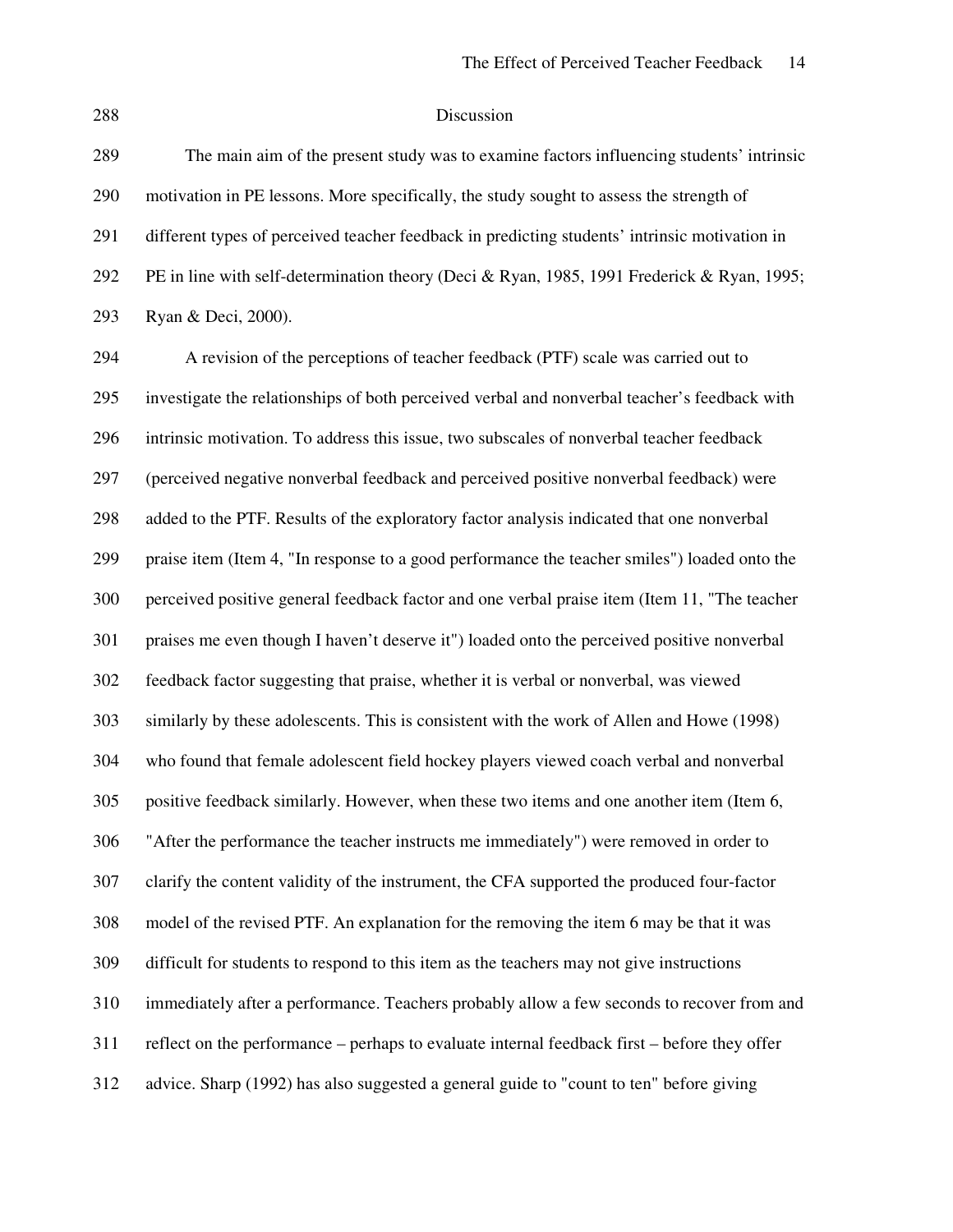feedback. Therefore, it may be wise to consider rewording this item in future studies with adolescents.

| 315 | The following discussion situates the perceptions of teacher feedback as one of the            |
|-----|------------------------------------------------------------------------------------------------|
| 316 | social factors within the context of self-determination theory (Deci & Ryan, 1985, 1991;       |
| 317 | Ryan & Deci, 2000) and Vallerand's (1997) hierarchical model of intrinsic and extrinsic        |
| 318 | motivation. The results of the structural equation modeling showed that students' intrinsic    |
| 319 | motivation was significantly predicted by perceived positive general feedback and perceived    |
| 320 | knowledge of performance, whereas the association with perceived positive nonverbal            |
| 321 | feedback and perceived negative nonverbal feedback were not statistically significant.         |
| 322 | Furthermore, after the exclusion of perceived positive and negative nonverbal feedback from    |
| 323 | the model, the goodness of fit parameters of the model improved.                               |
| 324 | The structural model results indicate that social factors such as perceived positive           |
| 325 | general teacher feedback represent potent determinant of students' intrinsic motivation in PE, |
| 326 | beyond the teacher feedback about the knowledge of performance. These results are, in          |
| 327 | general, consistent with previous research in this area examining adolescents students in PE   |
| 328 | (e.g., Koka & Hein, 2003) and athletes in sport setting (e.g., Amorose & Horn, 2000) and       |
| 329 | with the self-determination theory (Deci & Ryan, 1985, 1991; Ryan & Deci, 2000).               |
| 330 | According to self-determination theory, hierarchical model of intrinsic and extrinsic          |
| 331 | motivation proposed by Vallerand (1997) suggests that the effect of social factors is mediated |
| 332 | by perceptions of competence, autonomy, and relatedness. In this case, perceived teacher       |
| 333 | feedback as a social factor is mediated by students' perceptions of competence. We did not     |
| 334 | assess the effect of perceived teacher's feedback on students' perceptions of competence in    |
| 335 | this study. However, previous researches in the PE domain (e.g., Koka & Hein, 2003) and        |
| 336 | sport domain (e.g., Allen & Howe, 1998; Black & Weiss, 1992) have indicated that               |
| 337 | teachers/coaches who frequently provide positive and encouraging feedback may facilitate       |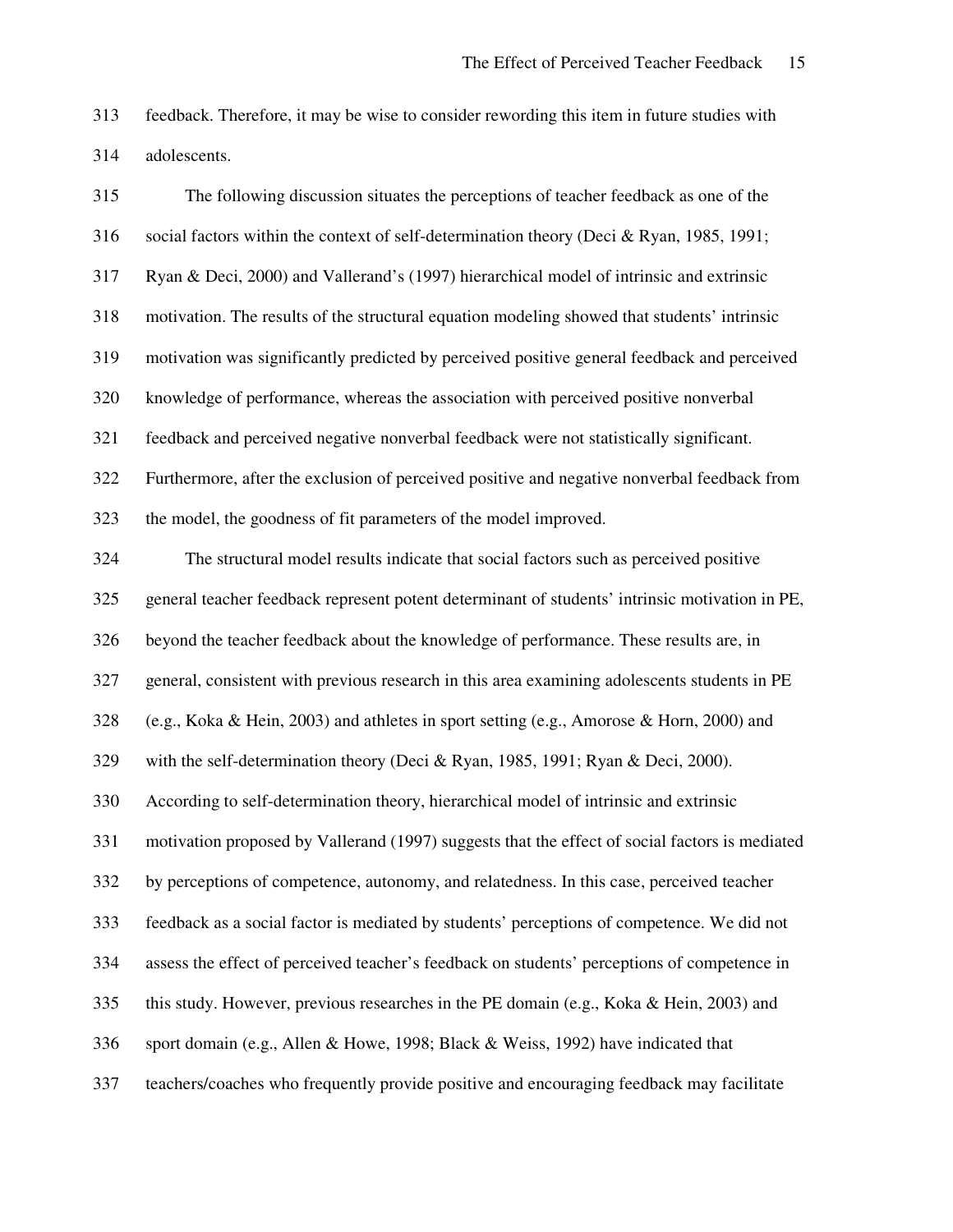the development of a high level of perceived competence. Thus, social factors that are generally perceived as positive and supportive of one's perceptions of competence will have a positive effect on one's intrinsic motivation to continue an activity.

 Surprisingly, the results of the structural equation modeling revealed that the association of perceived positive and perceived negative nonverbal feedback with intrinsic motivation was not statistically significant. An explanation for the non-significant effect of perceived nonverbal feedback on intrinsic motivation in the present model may be that teachers obviously provide small amount of nonverbal praise and criticism about students' performance in PE classes. This is consistent with our second hypothesis that students' perceptions of the nonverbal criticism have no effect or have negative effect on intrinsic motivation in PE. Correlational analyses revealed, however, that perceived negative nonverbal feedback was negatively associated with three types of intrinsic motivation (see Table 2). Also, Deci and Ryan's (1985, 1991; Ryan & Deci, 2000) self-determination theory states that events that bear negative influences on individual's perceptions of competence, autonomy, and relatedness will likely undermine their intrinsic motivation. Nevertheless, the non-significant effect of perceived negative nonverbal feedback on intrinsic motivation in the model confirms our hypothesis and is consistent with findings of Allen and Howe (1998), indicating that coach's nonverbal criticism did not contribute significantly to athletes' perceived competence. Although the results of this study have provided some interesting information that point to the importance of perceived teacher behavior such as different types of perceived feedback

in affecting intrinsic motivation in PE, certain limitations should be noted. First, gender

differences were not addressed in this study. Differences between genders might exist and

therefore investigation of this issue is needed. A second limitation concerns the

instrumentation that was used in this study to measure students' perceptions of the teacher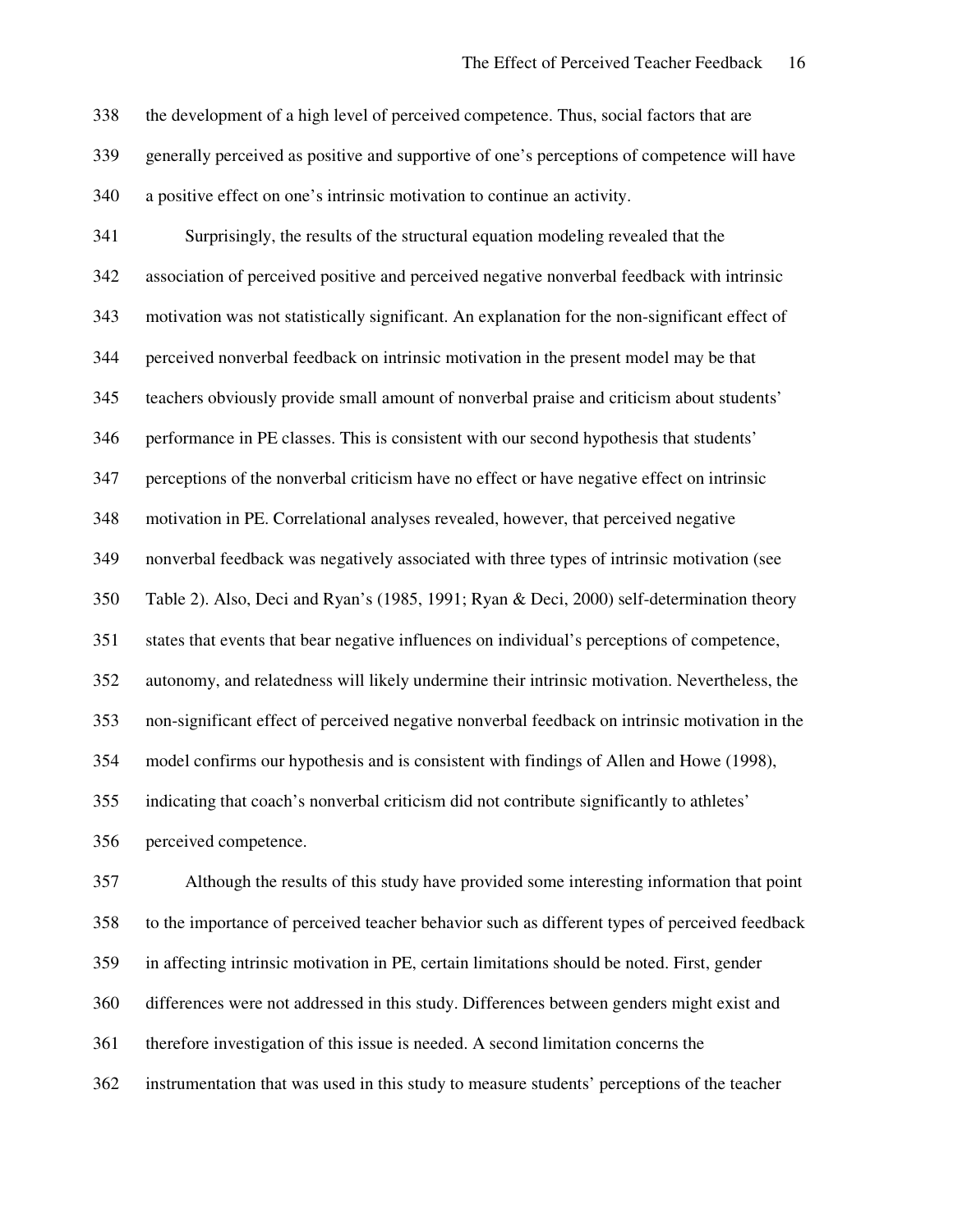feedback. As noted earlier, one of the subscale from the revised PTF, perceived positive nonverbal feedback, showed a level of internal consistency that was below that recommended by Nunnally (1978). Although we retained this subscale, it was suggested that caution should be used when interpreting results pertaining to this subscale. In conclusion, the results of this study provide some support for the reliability and validity of the revised PTF for measuring both perceived verbal and nonverbal teacher feedback in a population of middle and high school students in PE. The results suggest that PE teachers should increasingly provide positive general feedback to enhance students' intrinsic motivation to engage in PE. Teachers should also consider that students' perceptions of feedback about the knowledge of performance may also be essential to increasing intrinsic motivation in PE. These findings may have important implications for teachers related to maximizing student motivation in PE.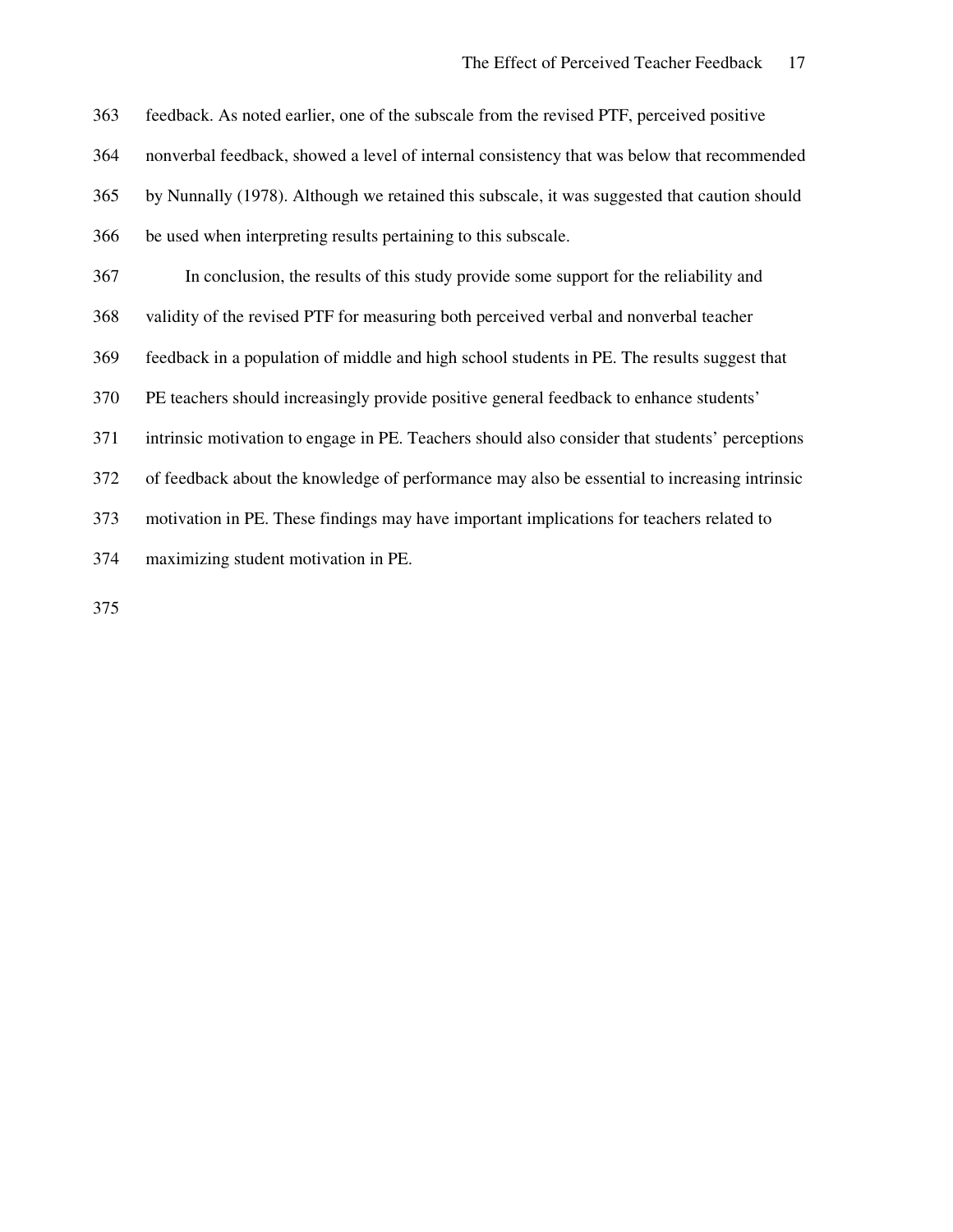| 375 | References                                                                                |
|-----|-------------------------------------------------------------------------------------------|
| 376 | Allen, J. B., & Howe, B. L. (1998). Player ability, coach feedback, and female adolescent |
| 377 | athletes' perceived competence and satisfaction. Journal of Sport & Exercise              |
| 378 | <i>Psychology</i> , 20, 280-299.                                                          |
|     |                                                                                           |

- Amorose, A. J., & Horn, T. S. (2000). Intrinsic motivation: Relationships with collegiate
- athletes'gender, scholarship status, and perceptions of their coaches'behavior. *Journal of Sport & Exercise Psychology, 22*, 63-84.
- Amorose, A. J., & Weiss, M. R. (1998). Coaching feedback as a source of information about
- perceptions of ability: A developmental examination. *Journal of Sport & Exercise Psychology, 20*, 395-420.
- Bentler, P. M. (1990). Comparative fit indexes in structural models. *Psychological Bulletin, 107*, 238-246.
- Black, S. J., & Weiss, M. R. (1992). The relationship among perceived coaching behaviors,
- perceptions of ability, and motivation of in competitive age-group swimmers. *Journal of Sport & Exercise Psychology, 14*, 309-325.
- Deci, E. L., & Ryan, R. M. (1985). *Intrinsic motivation and self-determination in human*
- *behavior*. New York: Plenum Press.
- Deci, E. L., & Ryan, R. M. (1991). A motivational approach to self. Integration in
- personality. In R. A. Dienstbier (Ed.), *Nebraska Symposium on Motivation: Volume 38.*
- *Perspectives on Motivation* (pp. 237-288). Lincoln, NE: University of Nebraska Press.
- Doganis, G. (2000). Development of a Greek version of the Sport Motivation Scale.
- *Perceptual and Motor Skills, 90*, 505-512.
- Frederick, C. M., & Ryan, R. M. (1995). Self-determination in sport: A review using
- cognitive evaluative theory. *International Journal of Sport Psychology, 26*, 5-23.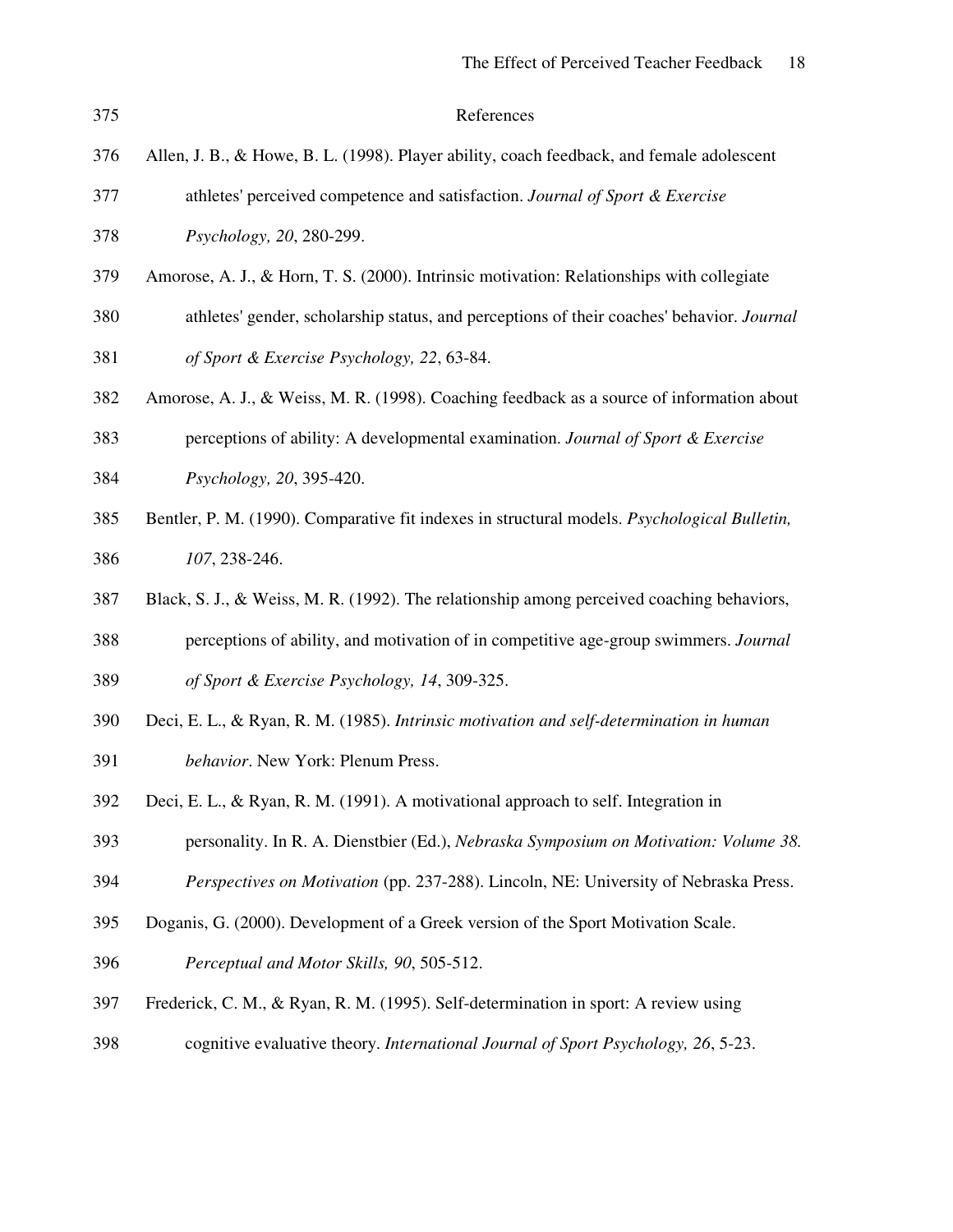- Hagger, M. S., Chatzisarantis, N., Culverhouse, T., & Biddle, S. J. H. (2003). The processes
- by which perceived autonomy support in physical education promotes leisure-time
- physical activity intentions and behaviour: A trans-contextual model. *Journal of Educational Psychology, 95*, 784–795.
- Hein, V., Müür, M., & Koka, A. (2004). Intention to be physically active after school
- graduation and its relationship to three types of intrinsic motivation. *European Physical Education Review*, *10*(1), 5-19.
- Hu, L., & Bentler, P. M. (1995). Evaluating model fit. In R. H. Hoyle (Ed.), *Structural*
- *equation modeling: Concept, issues, and applications* (pp. 76-99). Thousand Oaks, CA: Sage.
- Hu, L., & Bentler, P. M. (1999). Cutoff criteria for fit indexes in covariance structure
- analysis: Conventional criteria versus new alternatives. *Structural Equation Modeling 6*, 1-55.
- Koka, A., & Hein, V. (2003). Perceptions of teacher's feedback and learning environment as
- predictors of intrinsic motivation in physical education. *Psychology of Sport and*
- *Exercise, 4*, 333-346*.*
- Markland, D., & Hardy, L. (1997). On the factorial and construct validity of the intrinsic
- motivation inventory: Conceptual and operational concerns. *Research Quarterly for Exercise and Sport, 68*, 20-32.
- Martens, M. P., & Webber, S. N. (2002). Psychometric properties of the Sport Motivation
- Scale: An evaluation with college varsity athletes from the U.S. *Journal of Sport & Exercise Psychology, 24*, 254-270.
- McAuley, E., Duncan, T., & Tammen, V. V. (1989). Psychometric properties of the Intrinsic
- Motivation Inventory in a competitive sport setting: A confirmatory factor analysis.
- *Research Quarterly for Exercise and Sport, 60*, 48-58.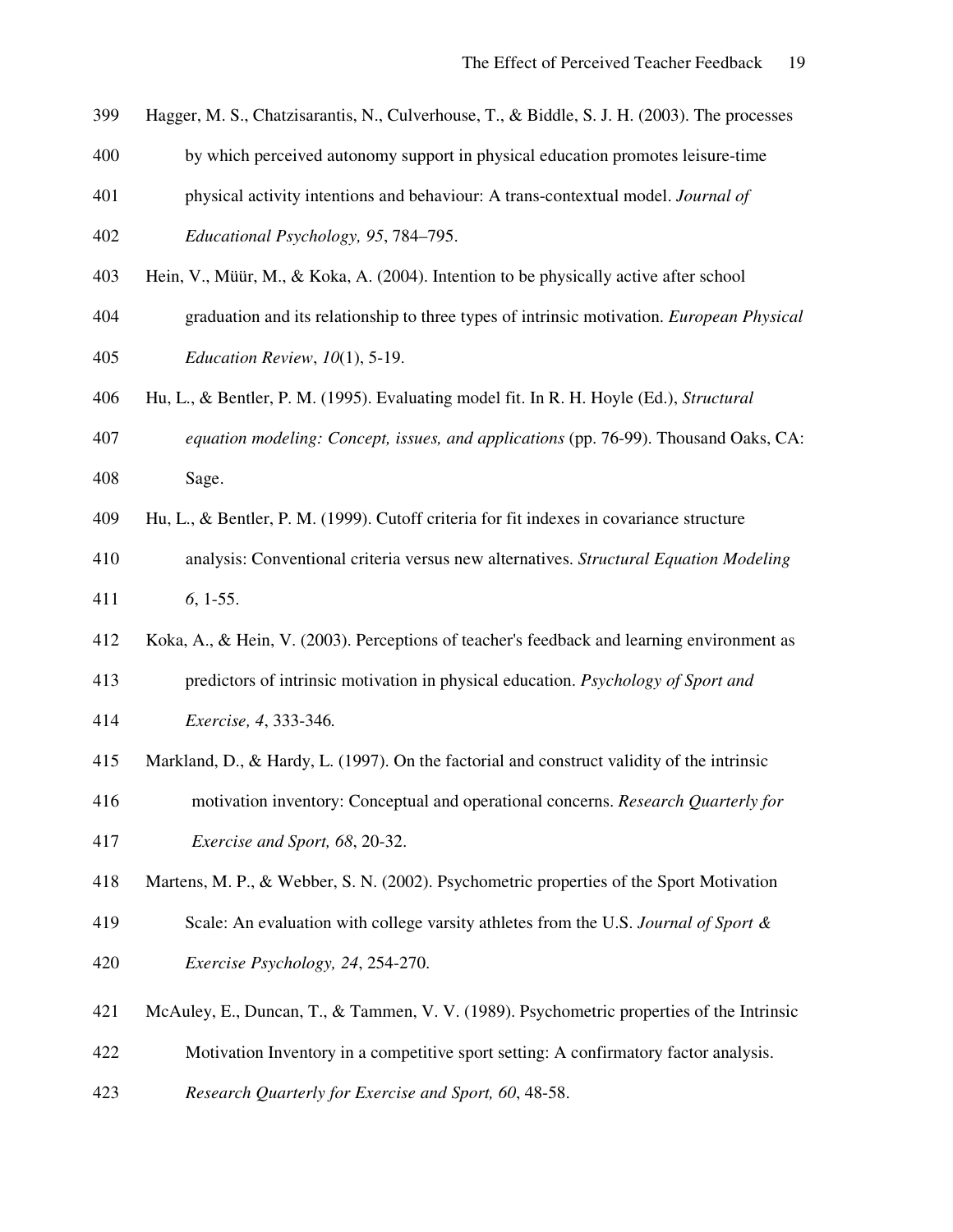- Mitchell, S. A. (1996). Relationships between perceived learning environment and intrinsic motivation in middle school physical education. *Journal of Teaching in Physical*
- *Education, 15*, 369-383.
- Nunnally, J. (1978). *Psychometric theory* (2nd ed.). New York: McGraw-Hill.
- Pelletier, L. G., Fortier, M. S., Vallerand, R. J., Tuson, K. M., Brière, N. M., & Blais, M. R.
- (1995). Toward a new measure of intrinsic motivation, extrinsic motivation and
- amotivation in sport: The Sport Motivation Scale (SMS). *Journal of Sport and Exercise Psychology, 17*, 35-53.
- Peterson, P., & Swing, S. (1982). Beyond time on task: Students' reports of their thoughts
- processes during classroom instruction. *Elementary School Journal, 82*, 481-491.
- Peterson, P. L., & Swing, S. R., Stark, K. D., & Waas, G. A. (1984). Students' cognitions and
- time on task during mathematics instruction. *American Educational Research Journal, 21*, 487-515.
- Petherick, C. M., & Weigand, D. A. (2002). The relationship of dispositional goal
- orientations and perceived motivational climate on indices of motivation on male and

female swimmers. *International Journal of Sport Psychology, 33*, 218-237.

- Ryan, R. M., & Deci, E. L. (2000). Self-determination theory and the facilitation of intrinsic
- motivation, social development, and well-being. *American Psychologist, 55*, 68-78.
- Sharp, B. (1992). *Acquiring skill in sport*. Publisher, UK: Sport Dynamics.
- Smith, R., Schutz, R., Smoll, F., & Ptacek, J. (1995). Development and validation of a
- multidimensional measure of sport-specific psychological skills: The athletic coping skills inventory-28. *Journal of Sport & Exercise Psychology, 17*, 379-398.
- Standage, M., Duda, J. L., & Ntoumanis, N. (2003a). A model of contextual motivation in
- physical education: Using constructs from self-determination and achievement goal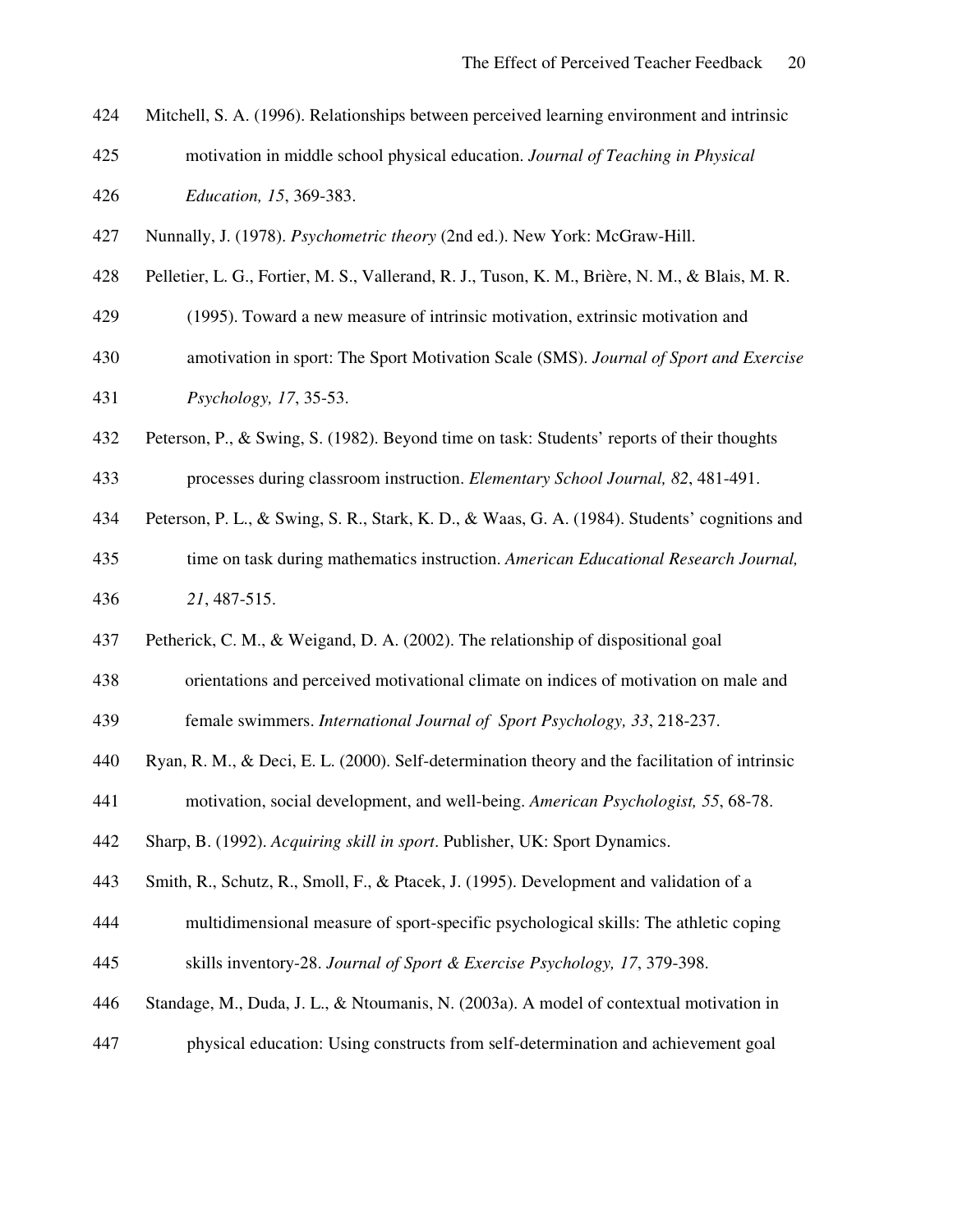- theories to predict physical activity intentions. *Journal of Educational Psychology, 95*, 97-110.
- Standage, M., Duda, J. L., & Ntoumanis, N. (2003b). Predicting motivational regulations in physical education: the interplay between dispositional goal orientations, motivational climate and perceived competence. *Journal of Sports Sciences, 21*, 631-647.
- Vallerand, R. J. (1997). Toward a hierarchical model of intrinsic and extrinsic motivation. In
- M. P. Zanna (Ed.), *Advances in Experimental Social Psychology* (Vol. 29, pp. 271-360). New York: Academic Press.
- Vallerand, R. J., Pelletier, L. G., Blais, M. R., Brière, N. M., Sénécal, C., & Vallières, E. F.
- (1992). The Academic Motivation Scale: A measure of intrinsic, extrinsic, and
- amotivation in education. *Educational and Psychological Measurement, 52*, 1003-1017.
- Wilson, P. M., & Rodgers, W. M. (2004). The relationship between perceived autonomy
- support, exercise regulations and behavioral intentions in women. *Psychology of Sport and Exercise, 5*, 229-242.
- Xiang, P., McBride, R., & Bruene, A. (2003a). Relations of parents' beliefs to children's
- motivation in an elementary physical education running program. *Journal of Teaching in Physical Education, 22*, 410-425.
- Xiang, P., McBride, R., & Guan, J., & Solmon, M. (2003b). Children's motivation in
- elementary physical education: An expectancy-value model of achievement choice.

*Research Quarterly for Exercise and Sport, 74*(1), 25-35.

- Yukelson, D. (1998). Communicating effectively. In J. M. Williams (Ed.), *Applied sport*
- *psychology: Personal growth to peak performance* (3rd ed.) (pp. 142-157). Mountain
- View, CA: Mayfield.
- Yves, C., & Vallerand, R. J. (1995). Motivation and gambling involvement. *Journal of Social Psychology,135*, 755-764.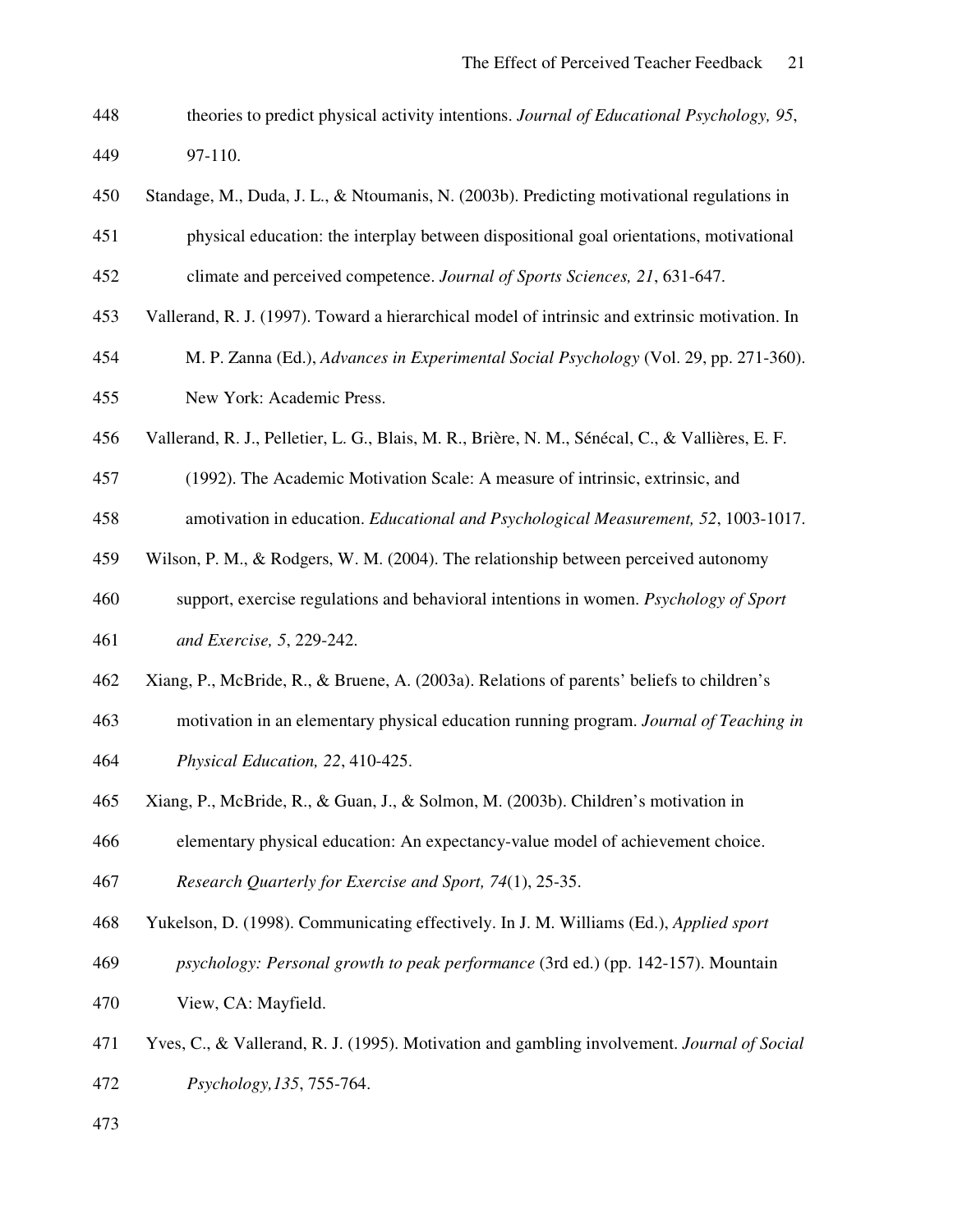## 473 Table 1.

| 474 | Factor-analytic results for the revised PTF |
|-----|---------------------------------------------|
|     |                                             |

| Items                                                                 | F1     | F2     | F3   | F4     |
|-----------------------------------------------------------------------|--------|--------|------|--------|
| 1. My work is frequently encouraged by the teacher                    | .77    | .23    | .13  | $-.11$ |
| 2. The teacher often praises me                                       | .72    | .16    | .17  | $-.17$ |
| 3. When I do well in phys. ed., the teacher confirms that             | .46    | .46    | .19  | $-.10$ |
| 4. In response to a good performance the teacher smiles               | .71    | .21    | .12  | .01    |
| 5. If the teacher sees that I try very hard, I'll always get praise   | .64    | .27    | .13  | $-.06$ |
| 6. After the performance the teacher instructs me immediately         | .41    | .42    | .25  | $-.06$ |
| 7. In response to a poor performance the teacher rolls his/her eyes   | $-.02$ | $-.06$ | .00  | .71    |
| 8. In response to a poor performance the teacher shakes his/her head  | $-.05$ | .03    | .09  | .63    |
| 9. In response to a poor performance the teacher looks angry          | $-.16$ | $-.08$ | .00  | .63    |
| 10. In response to a good performance the teacher claps               | .07    | .02    | .85  | .02    |
| 11. The teacher praises me even though I don't deserve it             | .30    | .16    | .50  | $-.05$ |
| 12. In response to a good performance the teacher pats me on the back | .18    | .23    | .55  | .21    |
| 13. The teacher often gives me instructions/feedback                  | .25    | .66    | .12  | $-.02$ |
| 14. The teacher instructs me frequently during the performance        | .27    | .77    | .09  | $-.06$ |
| Eigenvalue                                                            | 2.7    | 1.7    | 1.5  | 1.4    |
| Percent variance                                                      | 19.2   | 12.1   | 10.5 | 10.1   |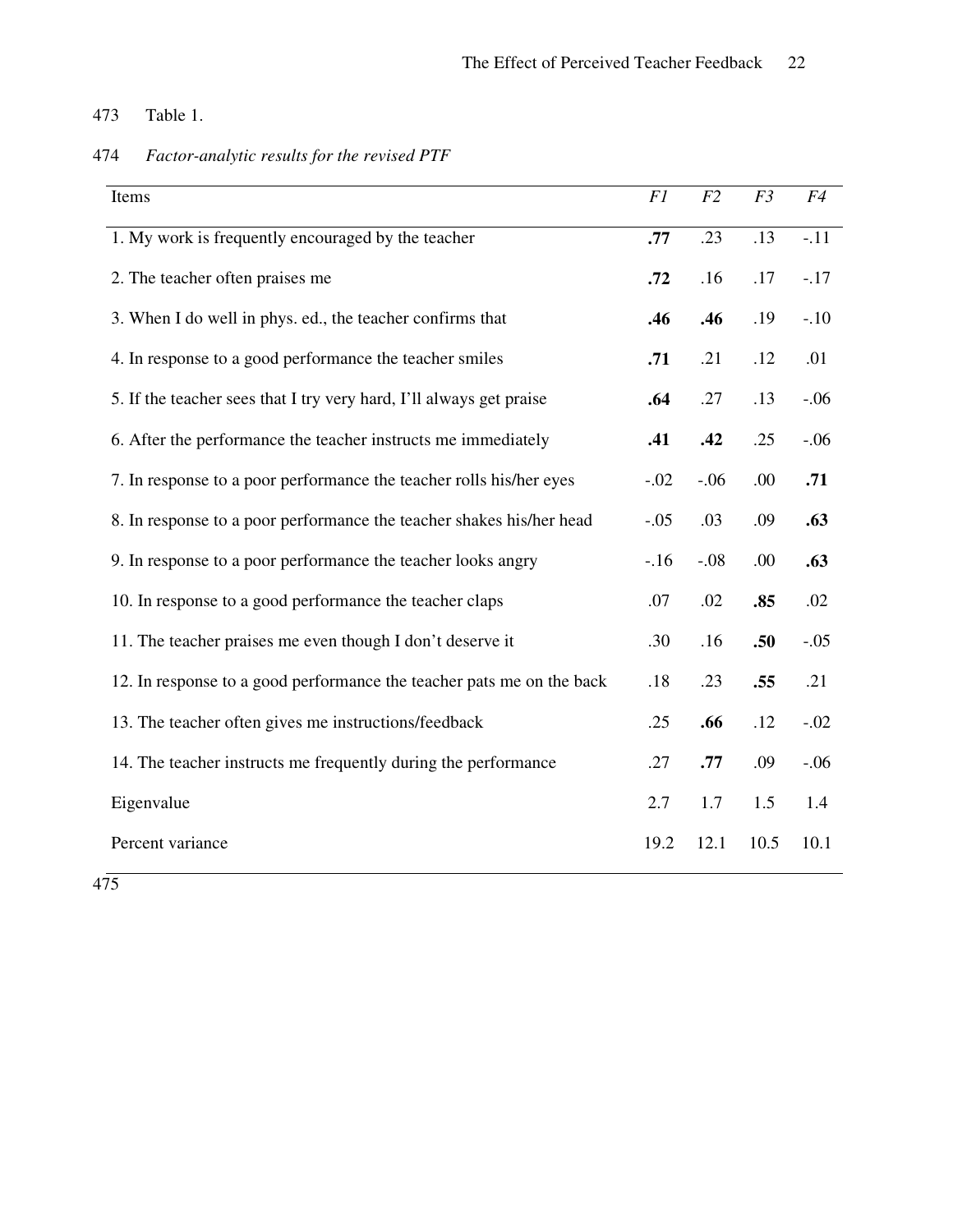- 475 Table 2.
- 476 *Means, standard deviations, cronbach alpha, and corelations among the subscales of the*

|              | $\boldsymbol{M}$ | SD        | $\mathbf{1}$ | 2      | 3     | $\overline{4}$ | 5     | 6     |       |
|--------------|------------------|-----------|--------------|--------|-------|----------------|-------|-------|-------|
| <b>PPGF</b>  | 2.86 .84         |           | (.80)        |        |       |                |       |       |       |
| <b>PKP</b>   | 2.81             | .79       | .56          | (.75)  |       |                |       |       |       |
| <b>PPNVF</b> | 1.91 .75         |           | .39          | .40    | (.65) |                |       |       |       |
| <b>PNNVF</b> | 2.08 .78         |           | $-.19$       | $-.14$ | .11   | (.73)          |       |       |       |
| ES           |                  | 3.89 1.41 | .41          | .34    |       | $.26 - .11$    | (.82) |       |       |
| AC           | 4.80             | 1.38      | .37          | .31    | .11   | $-.13$         | .65   | (.79) |       |
| KN           | 4.77             | 1.38      | .40          | .34    | .19   | $-.15$         | .68   | .69   | (.81) |

477 *revised PTF and three types of intrinsic motivation from the modified SMS*

478 *Note.* The scores on the subscales have been divided by the number of items in each subscale;

479 cronbach alphas of each subscale are presented on the diagonal; correlations of .11 and above

480 are significant,  $p < .001$ . PPGF = Perceived positive general feedback; PKP = Perceived

481 knowledge of performance; PPNVF = Perceived positive nonverbal feedback; PNNVF =

482 Perceived negative nonverbal feedback; ES = intrinsic motivation to experience stimulation;

 $483$  AC = intrinsic motivation to accomplish;  $KN =$  intrinsic motivation to know.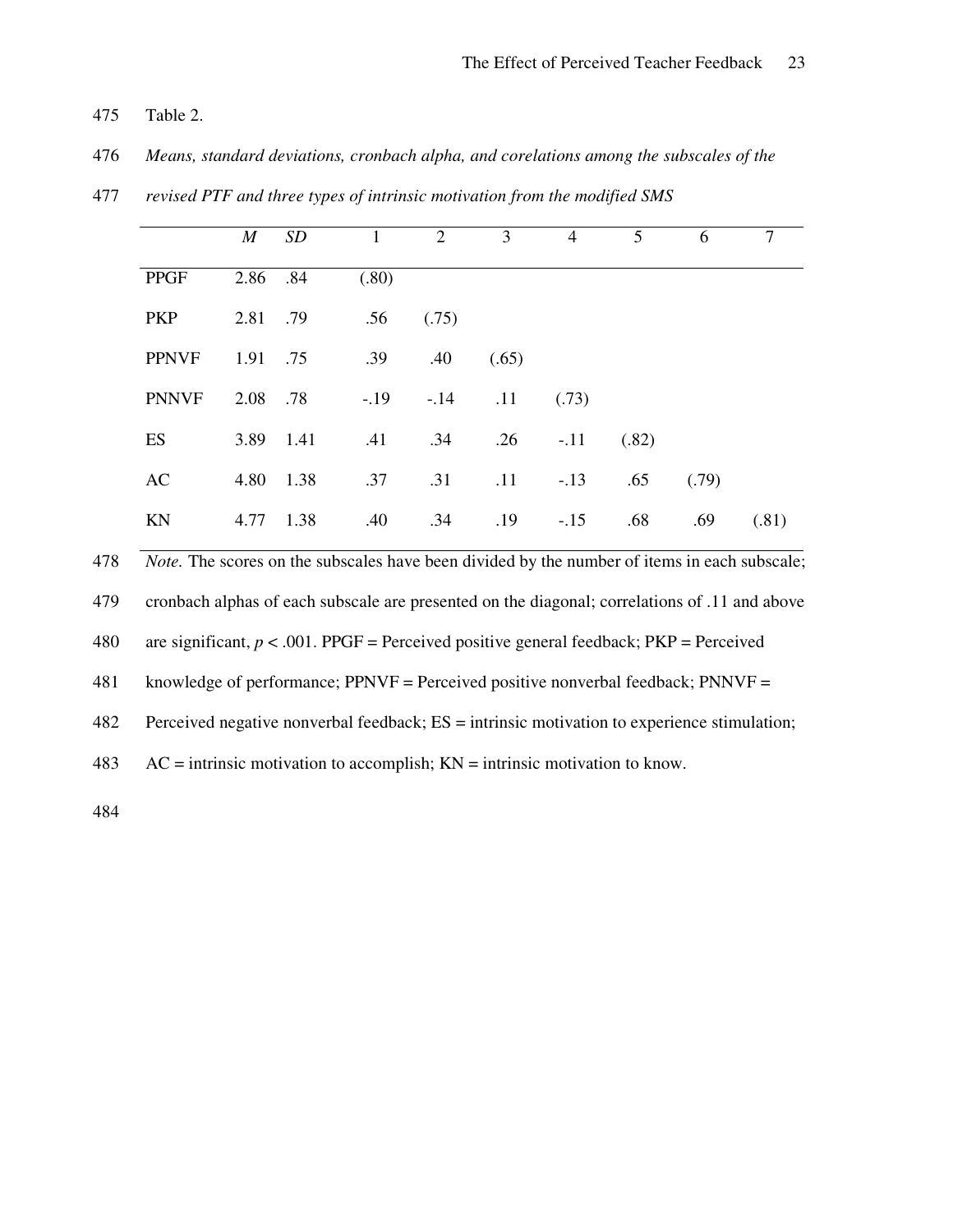484 Table 3.

|     | Models                                                                                          | $\chi^2/df$                                                                                   | p-value | <b>GFI</b> | <b>CFI</b> | <b>NNFI</b> | IFI  | <b>RMSEA</b> | Confidence                                                                                    |
|-----|-------------------------------------------------------------------------------------------------|-----------------------------------------------------------------------------------------------|---------|------------|------------|-------------|------|--------------|-----------------------------------------------------------------------------------------------|
|     |                                                                                                 |                                                                                               |         |            |            |             |      |              | interval for                                                                                  |
|     |                                                                                                 |                                                                                               |         |            |            |             |      |              | <b>RMSEA</b>                                                                                  |
|     | Model 1:                                                                                        | 66.3/38                                                                                       | .003    | .93        | .93        | .91         | .94  | .05          | $.03 - .06$                                                                                   |
|     | Model 2:                                                                                        | 23.2/8                                                                                        | .003    | .99        | .99        | .97         | .99  | .06          | $.03 - .08$                                                                                   |
|     | Model 3:                                                                                        | 3.5/4                                                                                         | .475    | 1.00       | 1.00       | 1.00        | 1.00 | .00          | $.00 - .06$                                                                                   |
| 486 |                                                                                                 | <i>Note.</i> Model $1 =$ confirmatory factor analysis of the revised Perceptions of Teacher's |         |            |            |             |      |              |                                                                                               |
| 487 |                                                                                                 |                                                                                               |         |            |            |             |      |              | Feedback (PTF); Model $2 =$ structural equation modeling of perceived teacher feedback and    |
| 488 | intrinsic motivation; Model $3 =$ modification of the structural equation modeling of perceived |                                                                                               |         |            |            |             |      |              |                                                                                               |
| 489 |                                                                                                 |                                                                                               |         |            |            |             |      |              | teacher feedback and intrinsic motivation; $GFI = Goodness$ of Fit Index; $CFI = Comparative$ |
|     |                                                                                                 |                                                                                               |         |            |            |             |      |              |                                                                                               |

## 485 *Goodness of fit statistics for the estimated models*

490 Fit Index; NNFI = Non-Normed Fit Index; IFI = Incremental Fit Index; RMSEA = Root

491 Mean Square Error of Approximation.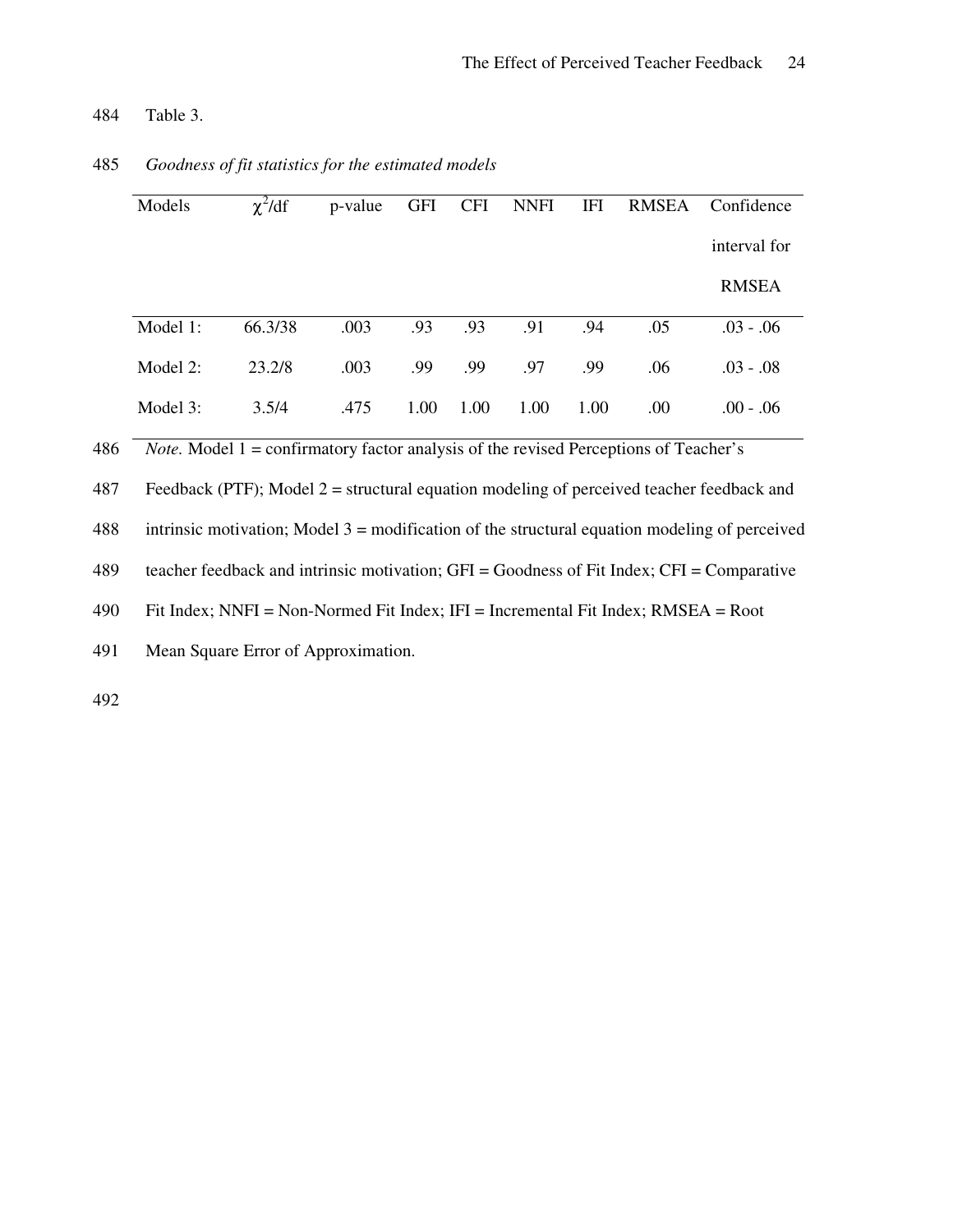### Figure Captions

- *Figure 1.* Confirmatory factor model for the revised PTF. Legend: PPGF = Perceived positive
- general feedback; PKP = Perceived knowledge of performance; PNNVF = Perceived
- negative nonverbal feedback; PPNVF = Perceived positive nonverbal feedback.
- *Figure 2.* Structural model for perceived teacher feedback and intrinsic motivation. Legend:
- PPGF = Perceived positive general feedback; PKP = Perceived knowledge of performance;
- IN.MOT = intrinsic motivation; ES = intrinsic motivation to experience stimulation; AC =
- 499 intrinsic motivation to accomplish;  $KN =$  intrinsic motivation to know.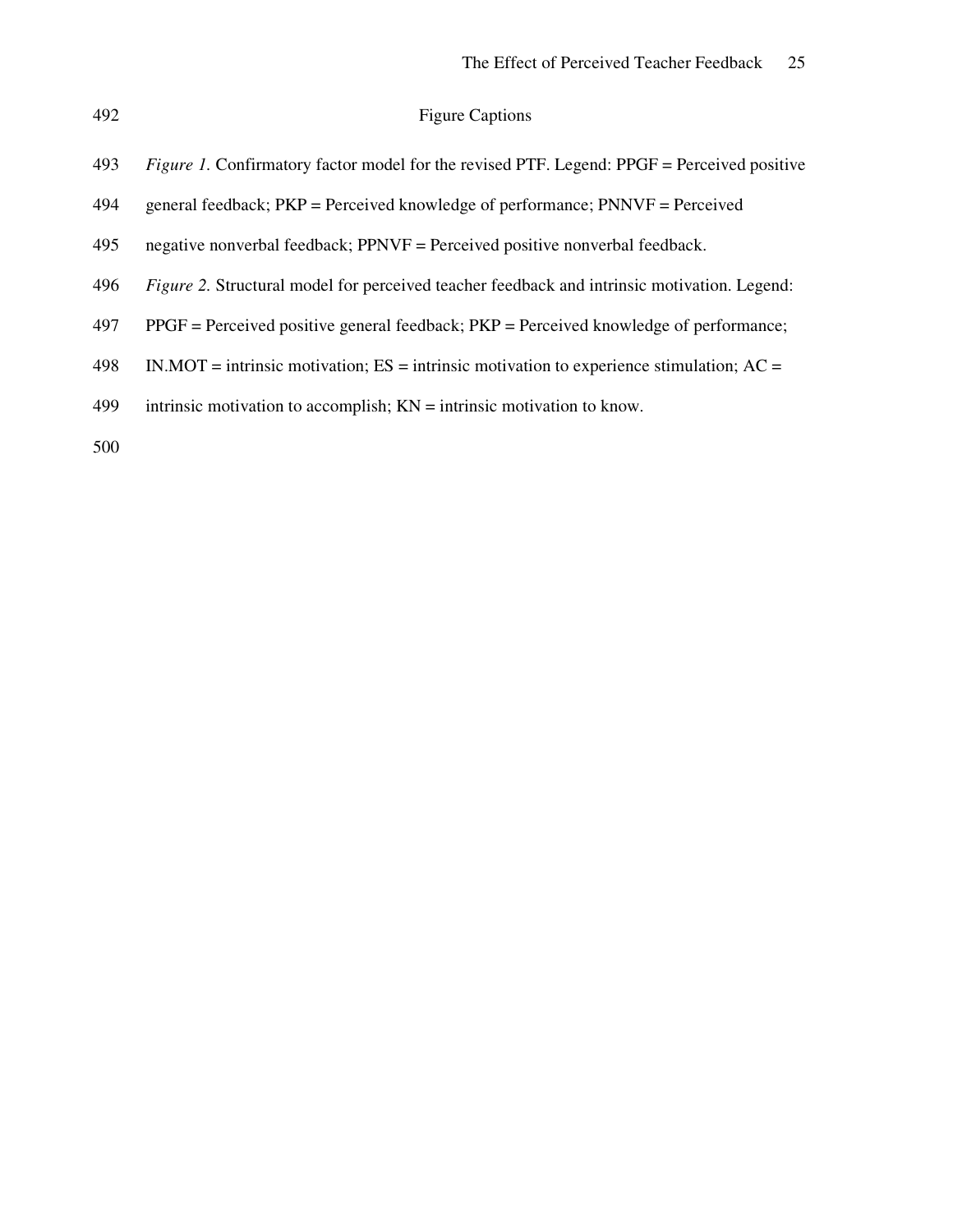

Figure 1